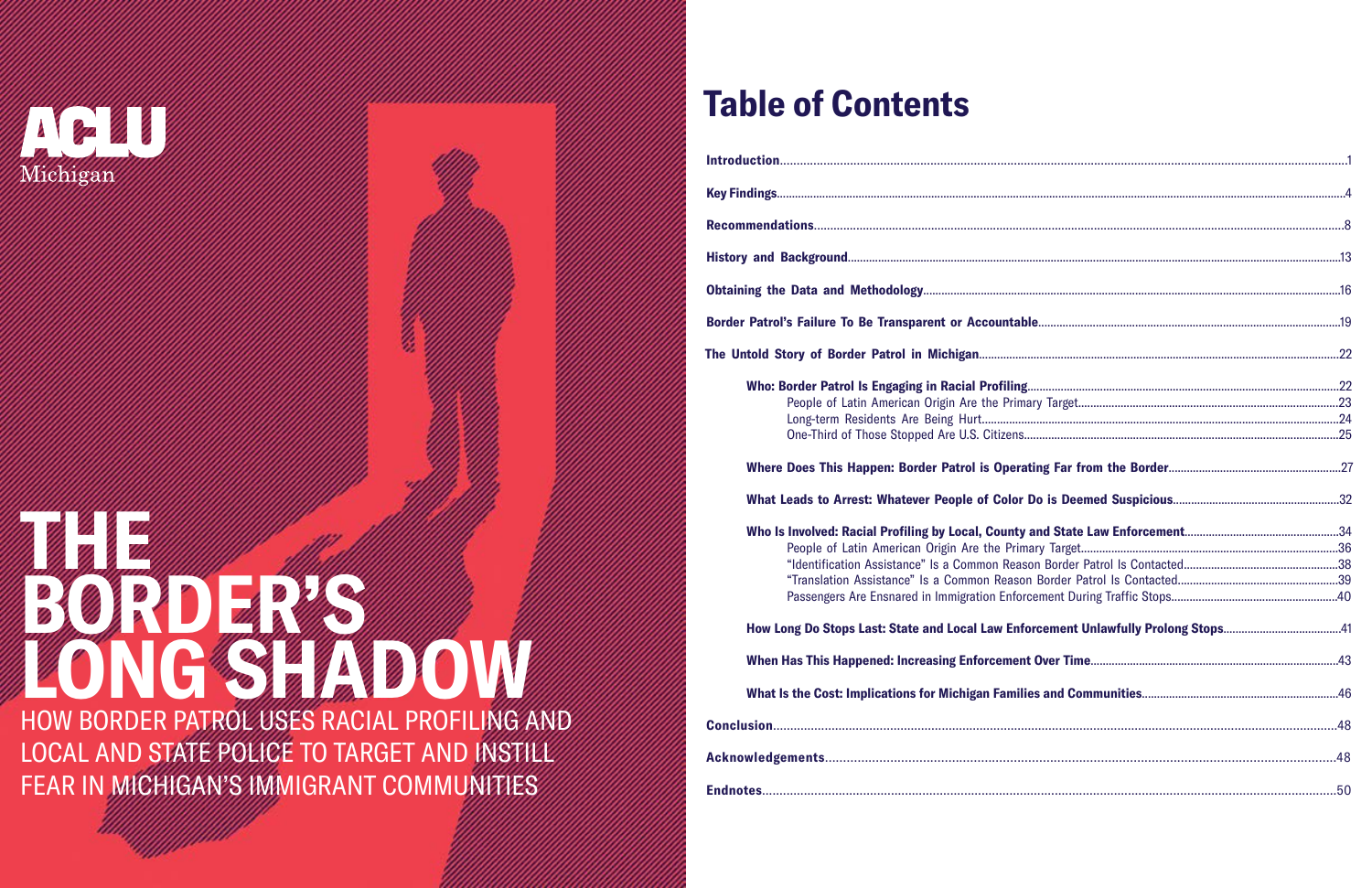## <span id="page-1-0"></span>**Introduction**

Arnulfo Gomez was driving in Traverse City with his wife and brother-in-law on July 5, 2018, when a Michigan State Police (MSP) officer pulled his car over. Mr. Gomez is a lawful permanent resident and has lived in the United States for three decades. Mr. Gomez was told he was pulled over allegedly for a loud exhaust, although he was never ticketed for that. After being stopped, he handed over his valid Michigan driver's license, registration and proof of insurance when the officer asked for them. Mr. Gomez's wife and brother-in-law cooperated as well when asked for their IDs, even though they were simply passengers in the car. All three are Latino.

After about 10 minutes, as Mr. Gomez and his family sat helplessly by the side of the road, unsure why they were being detained when they had done nothing wrong, another MSP officer arrived. While showing the second officer Mr. Gomez's identification, the officer who initiated the stop can be heard saying on a dash camera recording, "This guy here is good to go. He has a Michigan driver's license." Then, after remarking on the difficulty all three people in the car had speaking English, he mentions that a third MSP officer is patrolling nearby with a U.S. Border Patrol agent riding along. "If he didn't have Border Patrol there with him," says the officer who initiated the stop, "I'd be like, ehh, whatever."

Even though the traffic stop had been resolved, the MSP officer did not send them on their way. Instead, the officer summoned Border Patrol, by calling the third MSP officer and accompanying Border Patrol agent to the scene. By the time they finally arrived, Mr. Gomez and his family had been forced to sit at the side of the road for more than a half hour because the MSP officer would not let them leave even though the officer had no reason to believe Mr. Gomez or his passengers had been involved in any wrongdoing.

And just like that, what started as a routine traffic stop turned into a potentially life-altering event that could have torn Mr. Gomez's family apart. The Border Patrol agent began questioning Mr. Gomez's wife, who was simply a passenger, and threatened to arrest her. Mr. Gomez watched nervously as the questioning of his wife continued, thinking about their son and daughter — both of whom are U.S. citizens — and the turmoil and heartache that would result if the agent carried through on his threat. Instead of such a nightmarish conclusion, this time, all three were eventually allowed to go. MSP never provided any explanation or justification for the family's detention by the side of the road and did not issue any kind of ticket.

"There was no reason for him to pull us over," says Mr. Gomez. "As soon as he saw we are brown, he was after us. Then they called Border Patrol right away. Everything that happened to us was wrong. We were being targeted just because we are brown."

Unfortunately, this family's experience is not unique.

Mr. Gomez filed a complaint with the Michigan Department of Civil Rights alleging national origin discrimination on September 19, 2018. The complaint remains pending.

'The family's detention reflects a common law enforcement practice that terrorizes whole communities and undermines their sense of safety and trust in the very people who are supposed to serve and protect them. In fact, thousands of Michigan residents, citizens and noncitizens alike, have faced the same unwarranted harassment. The American Civil Liberties Union of Michigan obtained thousands of documents spanning seven years, including more than 13,000 Border Patrol daily apprehension log records. Our analysis indicates that Mr. Gomez's story is unusual only in that, in his case, the traffic stop did not end with a family being torn apart.

This report documents the Michigan operations of the Border Patrol, an agency within U.S. Customs and Border Protection (CBP) that is supposed to patrol the U.S. border between land ports of entry. In actuality, however, the Border Patrol is engaged in racial profiling and the overpolicing of communities of color throughout our state.

In May 2015, the American Civil Liberties Union of Michigan, the Michigan Immigrant Rights Center and two researchers, Dr. Geoffrey Alan Boyce and Dr. Elizabeth Oglesby, submitted a Freedom of Information Act (FOIA) request to CBP to obtain records related to Border Patrol's interior enforcement operations in Michigan.

CBP, a division of the U.S. Department of Homeland Security (DHS), the largest law enforcement agency in the United States and one of the most secretive agencies in the federal government, refused to provide the information. It took years of litigation, culminating in numerous federal court orders, to compel CBP to produce the sought-after documents and data. CBP finished producing all documents in March 2020.

A sweeping analysis of those records, spanning the years 2012 to 2019, reveals that the agency produces few tangible results related to its officially mandated mission in Michigan: apprehending people attempting to cross into the United States from Canada without authorization. Instead, the data show that Border Patrol agents routinely spend their time and resources targeting people of Latin American origin who are long-term Michigan residents.

Moreover, because of Border Patrol's expansive view of what has been dubbed the "100-mile zone" (described in greater detail later), the agency claims it has the authority to conduct certain warrantless searches anywhere and everywhere in Michigan — every city and every county, every road and every highway.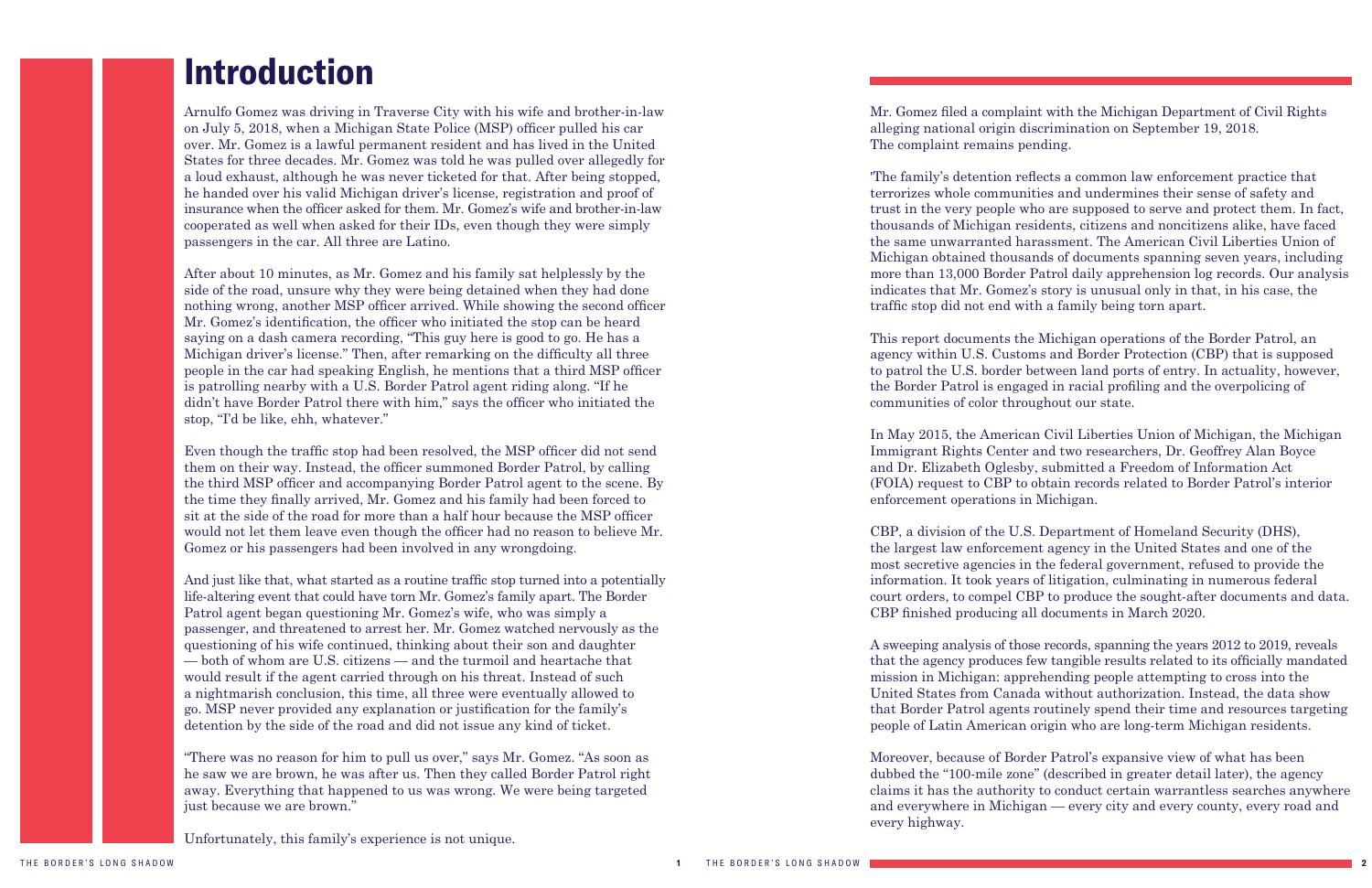<span id="page-2-1"></span>As a result, people of Latin American origin throughout the state are subjected to the constant fear that Border Patrol will single them out for harassment and arrest based on their appearance. Border Patrol agents are, in this way, terrorizing Michigan communities.

The data strongly suggests that federal law enforcement agencies involved in immigration enforcement routinely engage in racial profiling. Similarly, when local, county or state police initiate arrests, Border Patrol's own records document questionable traffic stops, as well as the casual and commonplace prolonging of other routine interactions, including with victims of crime and witnesses, solely to allow a Border Patrol agent to arrive and initiate an immigration investigation — thereby illegally extending a person's detention.

#### **Border Patrol engages in blatant racial profiling:** The agency uses "complexion codes" to describe people apprehended Tellingly, more than 96% of those apprehended are recorded as being "Black," "Dark Brown," "Dark," "Light Brown," "Medium Brown," "Medium," or "Yellow."<sup>[1](#page-25-1)</sup>

This report also reveals, for the first time, how deeply intertwined Michigan state, county and local law enforcement agencies are with Border Patrol, how this entanglement both encourages racial profiling and causes immigrant communities to distrust the police and how much time and how many resources these state, county and local law enforcement agencies are diverting away from the needs of the communities they serve.

This report set outs Border Patrol's devastating impact on Michigan's immigrant communities, drawing a detailed picture based on the data, and it provides recommendations to reduce the tremendous harm of current practices. The report begins by summarizing the key findings and setting out the recommendations, followed by a discussion of Border Patrol's history, an explanation of the methodology used here and a detailed analysis of the data.

## <span id="page-2-0"></span>**Key Findings**

### **WHO THE BORDER PATROL TARGETS IN MICHIGAN:**

#### **People of Latin American origin are the primary target:**

Although people of Latin American origin comprise just 16.8% of the state's foreign-born population, 85% of noncitizens apprehended by Border Patrol were from Latin America. This troubling statistic is even more striking given the fact that the vast majority of people Border Patrol arrested entering without authorization or attempting to enter without authorization to the United States from Canada (more than 70%) were either citizens of Canada or originally from a European nation.

#### **One-third of those stopped are U.S. citizens:**

In the Border Patrol's daily apprehension logs we analyzed, more than 33% of individuals are U.S. citizens. An additional 12.88% of all noncitizens apprehended were found to have some kind of lawful status in the United States.

**Long-term residents are being hurt:**

Instead of following its mandate to patrol the Canadian border, Border Patrol is arresting people who, overwhelmingly, are established, long-term residents of Michigan. More than 81% of arrested noncitizens report a permanent residential address in the state of Michigan. The average length of residency since the last recorded date of entry was 7.36. The longest period of residency since the date of last entry reported was 26 years.

### **WHERE IT HAPPENS:**

**Border Patrol claims the authority to conduct warrantless searches anywhere in the state of Michigan:** Relying on outdated regulations, Border Patrol agents claim the authority to conduct warrantless vehicle searches within 100 miles of any international border or waterway. CBP claims that the entire state of Michigan falls within this 100-mile zone. CBP defines each of the Great Lakes as an international waterway, thus asserting the right to measure its 100-mile jurisdiction beginning at each lakeshore. For CBP, this includes Lake Michigan, even though it does not share a shoreline with Canada. As a result of its expansive interpretation of what constitutes the 100-mile zone, CBP claims that no place in Michigan is beyond its reach. In CBP's view, the entire state is open for Border Patrol agents to, as they write in their reports, go "[hunting."](https://drive.google.com/file/d/1kewIKMRuN4p3bjsU3TWhXQlB-AezfsPu/view?usp=sharing)

Most of Border Patrol's law enforcement activities in the interior of the United States fall into three categories:

1. Interactions with people at fixed checkpoints (temporary or permanent).

2. Transportation checks (e.g. buses, trains).

3. Roving patrols, which involve Border Patrol agents on foot or in vehicles roaming around neighborhoods.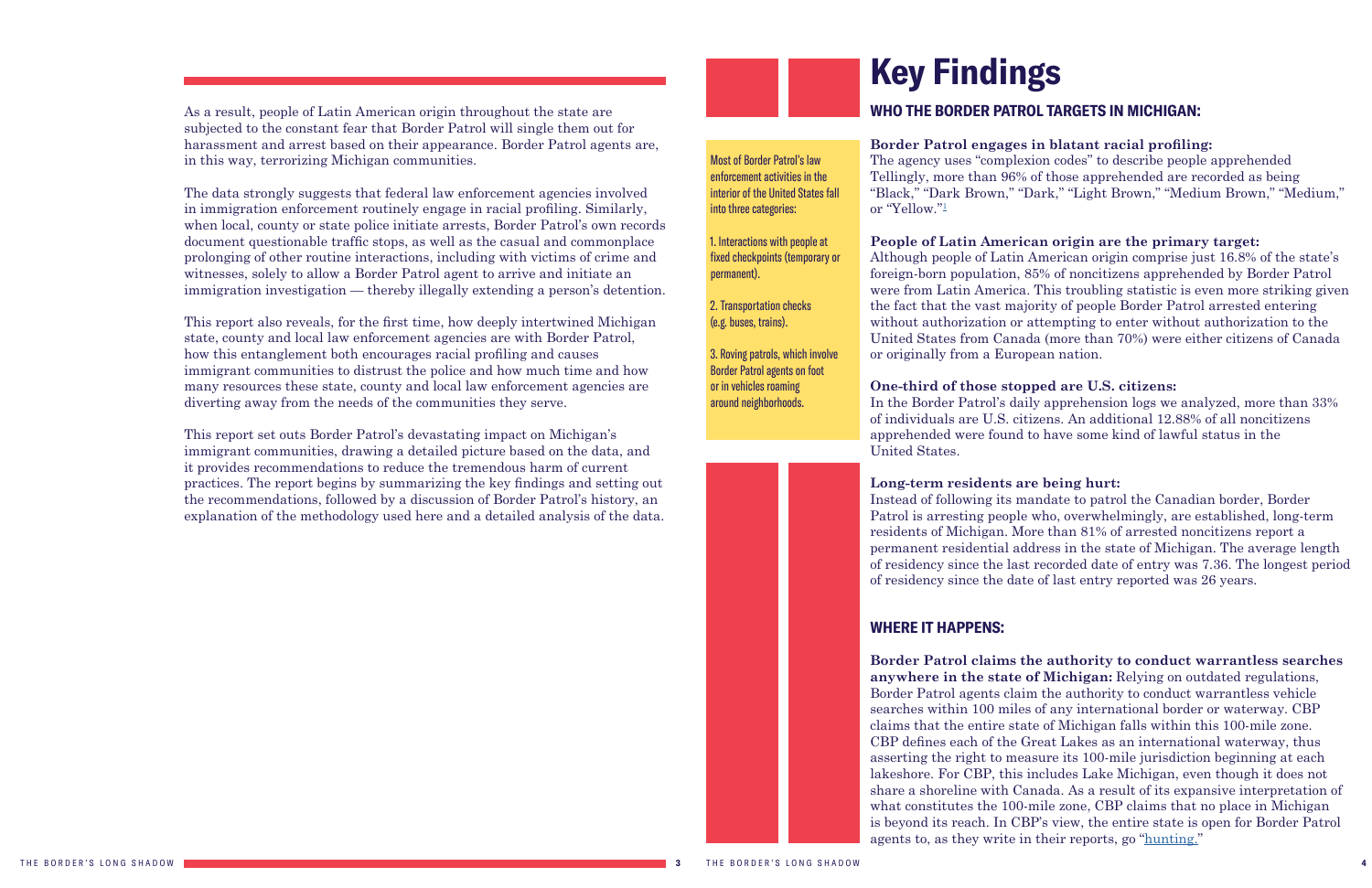**Border Patrol is not focused on the border:** Although Border Patrol's mandated mission is to patrol the border, the agency arrested only a miniscule number of people as they attempted to enter the United States from Canada. Only 1.3% of cases in the Border Patrol's records involved people attempting to enter the United States without authorization from Canada. And two-thirds (66%) of arrests took place in municipalities and townships that do not share a shoreline with any international waterway.

#### **WHAT LEADS TO ARREST:**

**Whatever people of color do when driving near a Border Patrol vehicle is used as a pretext to pull them over:** In 76.9% of roving patrol arrests, an agent cites a person's alleged reaction to seeing a marked Border Patrol agent or vehicle as a basis for suspicion. A close evaluation of narratives in the records shows that no matter how drivers of color react — whether they look at and acknowledge an agent, or do not look at or acknowledge an agent, or whether they speed up or slow down — that action is recorded as "suspicious" and is used to justify an investigatory vehicle stop.

**Use of the Spanish language, and even a person's "Hispanic" appearance, leads to investigation and arrest:** In 19.2% of roving patrol and transit check arrests, the fact that a person is speaking Spanish or some other foreign language is used as the basis for establishing reasonable suspicion. An additional small but alarming 4.2% of records describe either a citizen complaint or a roving patrol stop that explicitly cites a person's or a group of people's appearance as "Hispanic" to be a basis for suspicion. In 26% of arrests initiated by another law enforcement agency, it was an officer's perception that a person required "translation assistance" from Spanish into English that was cited as a basis for summoning Border Patrol.

#### **WHO IS INVOLVED:**

**State and local law enforcement agencies play a key role in helping Border Patrol target people of color:** Nearly half (48.6%) of Border Patrol apprehensions began with a state or local law enforcement agency initiating a traffic stop. Michigan State Police is, by far, responsible for initiating more contact with Border Patrol than any other police agency that results in people being detained and turned over to the federal agency's custody. In fact, MSP contacts with Border Patrol make up 37.6% of all arrests that resulted from Border Patrol being contacted by another law enforcement agency. The next most prominent actor is the Macomb County Sheriff's Office, which is responsible for 11.4% of what Border Patrol categorizes as "Other Agency" arrests, followed by the Detroit Police Department, which has 7.4% of such arrests.

**The legitimacy of many state and local police traffic stops where people are handed over to Border Patrol is highly questionable:** In a large number of cases involving local, county or state police agencies, no information is recorded to indicate whether the initial purpose of a stop (such as an alleged traffic violation) was actually followed up on — raising questions about why people were really being pulled over in the first place.

**State and local police officers often detain passengers for Border Patrol, even though passengers aren't violating traffic laws:** In 9.4% of traffic stops initiated by non-federal agencies, it was not the driver of a vehicle who was ultimately alleged to have violated U.S. immigration laws, but rather a passenger. This strongly suggests that state and local police officers are detaining drivers solely to allow Border Patrol to arrive and investigate the immigration status of passengers, and not for legitimate law enforcement purposes related to the driver's alleged traffic violations.

### **WHEN THIS HAPPENED AND HOW IT HAS CHANGED OVER TIME:**

**The first years of the Trump administration brought a clear increase in the number of Border Patrol apprehensions:** Although apprehensions first began ramping up in fiscal year 2015 and continued to increase through President Barack Obama's final two years in office, the Trump administration accelerated the trend, with the annual number of apprehensions increasing 61% between fiscal years 2016 and 2018.

**When comparing the Trump and Obama administrations, the most striking shift was the increasing proportion of arrests initiated directly by Border Patrol:** Under President Donald Trump, there was a significant increase in the number and proportion of Border Patrol arrests initiated directly by the agency itself, rather than via a third-party law enforcement agency. Most significant were increases in arrests targeting specific individuals based on a previous encounter with Border Patrol, a citizen complaint or some other law enforcement intelligence — with these categories increasing from 22% of all Border Patrol-initiated arrests during the Obama administration to 45% under Trump.

**The pace and proportion of people arrested entering the United States without authorization from Canada has fallen drastically:** Already miniscule under the Obama administration, the percentage of people apprehended entering the country from Canada dropped from 1.9% of arrests under the Obama administration to only 0.6% under Trump.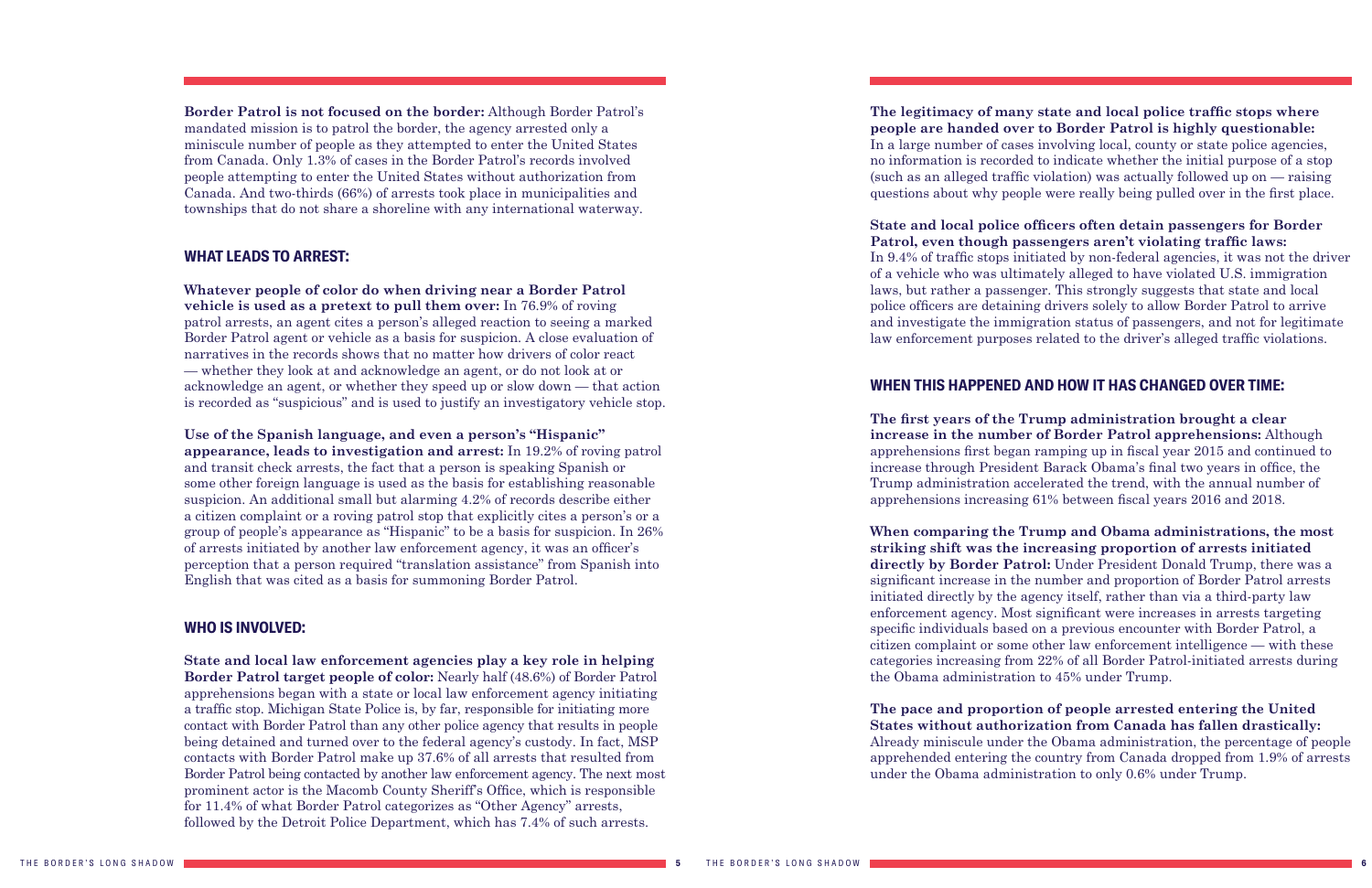**The number of people apprehended at entry or within 72 hours of entry into the United States has dropped sharply:** Under Obama, 2.9% of those apprehended were taken into custody within 72 hours of entering the United States. That figure fell to just 0.6% during the Trump era.

#### **The percentage of noncitizens of Latin American origin apprehended increased under the Trump administration:**

During the Obama era, 81.9% of noncitizens apprehended by Border Patrol were from Latin America. Under the Trump administration, that number increased to 86.9%.

#### **WHAT IT COSTS:**

**Families are being ripped apart:** The records make clear that at least 33% of people identified as deportable have minor children who are U.S. citizens. The actual proportion is very likely higher, given that in 12% of cases the Border Patrol failed to note whether an arrested individual is a parent. Agents furthermore only record the official nationality of a minor child, not whether that child is a resident of the state of Michigan. With the help of state and local law enforcement agencies, Border Patrol targets longstanding residents for immigration enforcement, causing thousands of young Michiganders to grow up without one or both of their parents.

**Detention and deportation carry significant financial burdens for targeted people and families:** A Border Patrol arrest imposes significant financial burdens on individuals and their families, resulting from employment disruptions and the price of paying an immigration bond. These losses cause significant hardship for impacted families and result in less money circulating in the local economy.

**Practices of racial profiling and pretextual stops undermine community trust and erode the legitimacy of both immigration enforcement and local policing:** Border Patrol strays far from the border and targets long-term U.S. residents engaged in perfectly lawful activity. Similarly, local and state police undermine community trust by becoming entangled in federal immigration enforcement, particularly given their discriminatory targeting of people of Latin American origin.

## <span id="page-4-0"></span>**Recommendations**

As these findings make clear, and as set out in more detail in this report, Border Patrol's operations in Michigan are far removed from the border, result in widescale racial profiling and target long-term Michigan residents. Local and state law enforcement are complicit because they have become deeply entangled with Border Patrol.

Comprehensive reform on the federal, state and local level is necessary to: (1) fundamentally reform CBP and restrict Border Patrol enforcement to the immediate border; (2) dramatically reduce state and local entanglement with federal immigration officials, which leads to further racial profiling and the prolonged roadside detention of Michiganders; (3) end discriminatory policing practices; (4) restore access to driver's licenses for noncitizens; and (5) create and promote transparency and establish comprehensive data collection practices.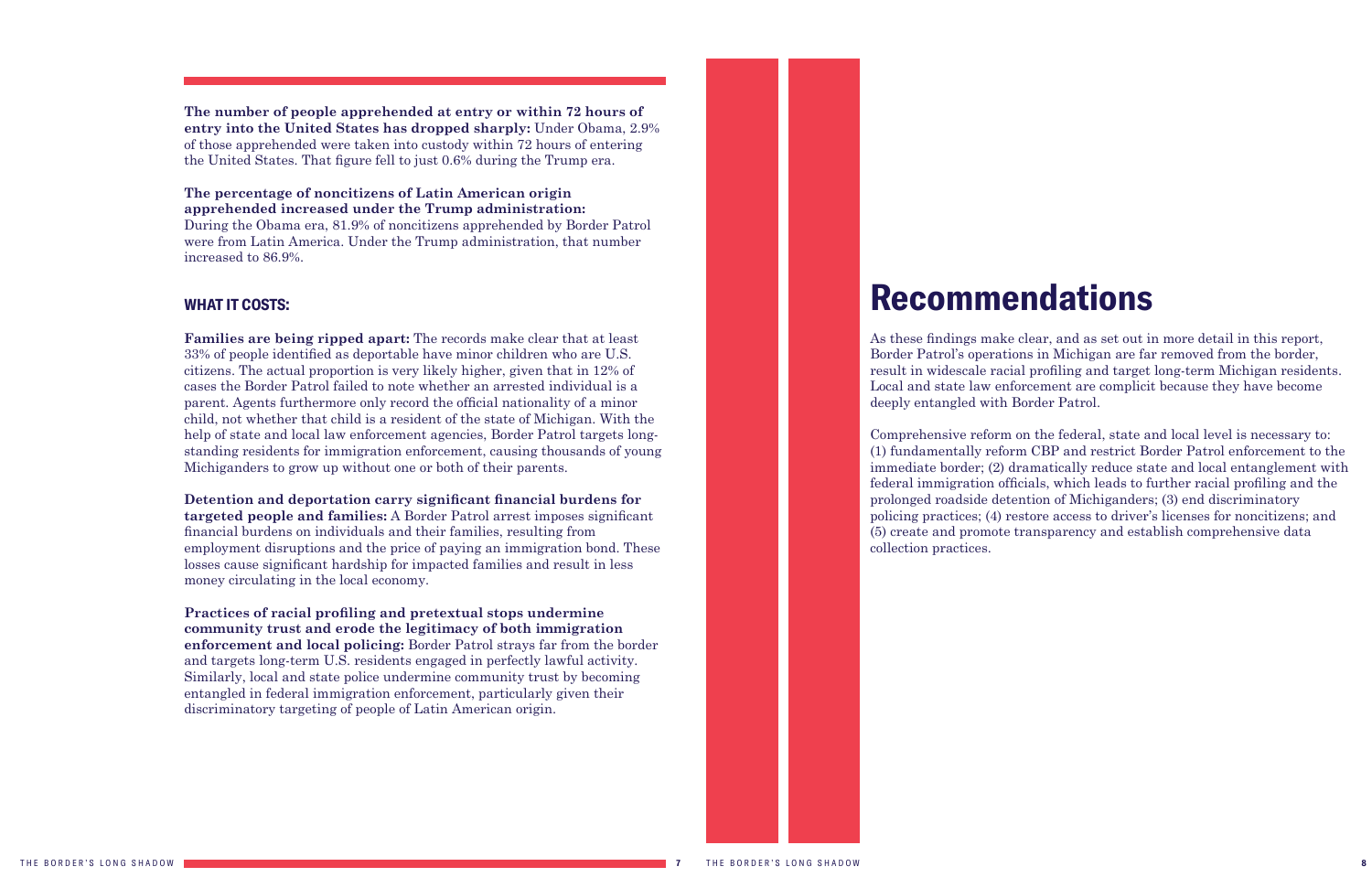**Administrative, policy and staffing reforms:** The Biden administration should commit to an immediate 50% reduction in the number of Border Patrol agents in the Detroit Sector to a total maximum of 200, and to working toward a further reduction in agents.

#### **Set the reasonable distance from the border as a distance that is actually reasonable:**

DHS should issue regulations to do the following:

Revise 8 C.F.R. § 287.1(a)(2) to limit the term "reasonable distance" in 8 U.S.C § 1357(a)(3) for Border Patrol agents to a specific, short distance from the border that considers factors such as population density, topography and other relevant factors when setting the "reasonable distance."

Amend 8 C.F. R. § 287.1(a)(1) to define the term "external boundary" in 8 U.S.C  $\S$  1357(a)(3) to refer strictly to international land boundaries and to international land or ocean borders.

DHS should hold public meetings to obtain public input on what distance is reasonable, given population density, topography and other relevant factors, and thereafter to publicly announce what distances have been determined to be reasonable and why each sector and city within each sector.

Ensure any regulatory or policy changes addressing CBP jurisdiction considers the impact on residents living in northern and southern border states.

**Fourth Amendment protections:** DHS should ensure that all CBP officials uniformly comply with full Fourth Amendment standards, including within any delineated border zone, and including requiring reasonable suspicion for all searches or seizures of any railway car, aircraft, conveyance, or vehicle. Recognizing the unconstitutional nature of CBP's claimed authority to ignore constitutional protections within the border zone, the new administration and DHS should also pursue statutory reform to clarify and limit CBP's authority.

#### **REFORM CUSTOMS AND BORDER PROTECTION OPERATIONS 1. 2.**

### **END STATE AND LOCAL ENTANGLEMENT WITH IMMIGRATION**

### **ENFORCEMENT**

**Prohibit entanglement:** State and local law enforcement agencies should adopt policies explicitly prohibiting employees from assisting, cooperating with or facilitating any federal agency in an immigration enforcement operation, except where legally required to do so by state or federal law or court order. Additionally, state and local law enforcement should reserve their resources for state and local needs by declining to provide federal immigration enforcement with access to those resources, including databases, property or equipment, and prohibiting the use of these resources, equipment or personnel to investigate suspected immigration law violations.

#### **Translation services:**

Ensure state and local law enforcement have access to internal or independent translation services and bar them, except in emergency circumstances when those services are not available, from contacting or utilizing federal immigration officers to provide translation services.

#### **Status inquiries:**

Foster community trust in state and local law enforcement by committing to "don't ask policies" that prohibit requesting information about citizenship and immigration status, national origin or place of birth, except where the inquiry relates to a legitimate law enforcement purpose that is unrelated to the enforcement of a civil immigration law or where required by state or federal law.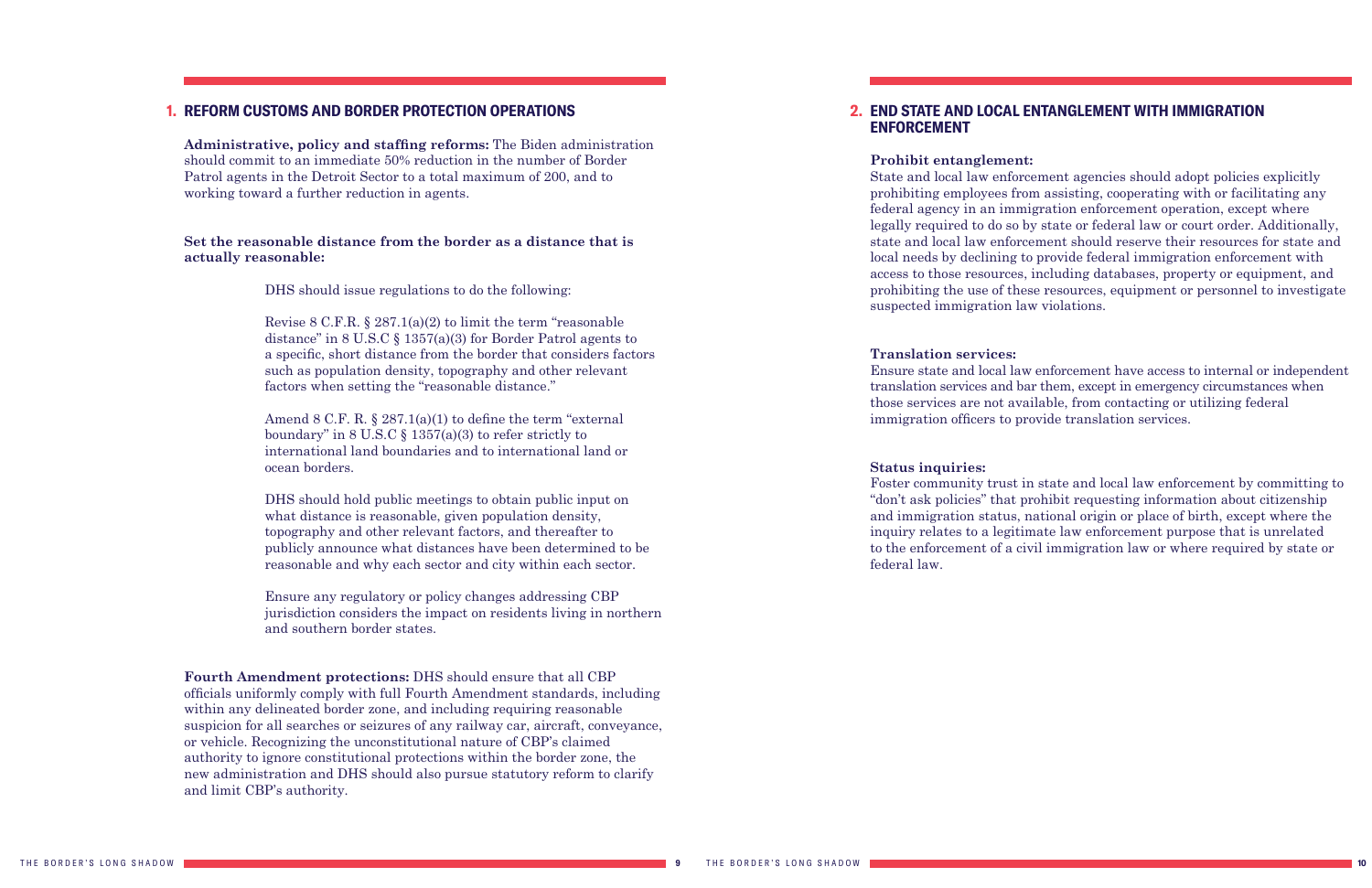**Fair and impartial federal policing:** The U.S. Department of Justice should revise its guidance on the use of racial profiling by federal law enforcement to eliminate existing border and national security loopholes and prohibit profiling based on actual or perceived race, religion, national origin, sexual orientation or gender including gender identity and expression, and English proficiency, and instruct DHS to issue parallel guidance.

**Fair and impartial state and local policing:** State and local governments should pass anti-racial profiling legislation and state and local law enforcement agencies should adopt policies that explicitly prohibit the interrogation, arrest, detention or other law enforcement action against an individual based upon that individual's actual or perceived race, religion, national origin, sexual orientation or gender (including gender identity and expression), and English proficiency — unless such personal characteristics have been included in timely, relevant, credible information from a reliable source and are necessary to link a specific individual to a particular criminal event or activity. State and local law enforcement authorities should similarly prohibit interrogation, arrest, detention or other law enforcement action against an individual based upon that individual's perceived immigration status.

**Anti-bias training:** Federal, state and local law enforcement agencies should provide anti-bias trainings and adopt internal administrative protocols to ensure equal enforcement of the law and equal service to the public regardless of individual's actual or perceived race, religion, national origin, sexual orientation or gender (including gender identity and expression), and English proficiency.

#### **4. RESTORE ACCESS TO DRIVER'S LICENSES**

#### **END DISCRIMINATORY POLICING PRACTICES 3. 4.**

**Driver's licenses for all:** Pass state legislation to provide eligibility for a state driver's license to all residents, regardless of citizenship or immigration status.

#### **Training on foreign driver's licenses and identification:**

Require law enforcement officers to complete training on legally acceptable forms of identification, including foreign driver's licenses and other

identity documents.

### **COLLECTION**

**Expand documentation of federal immigration stops:** Require written documentation of all Border Patrol stops, including those that do not result in arrests, to include the basis for the stop and the citizenship, race, national origin, gender and age of each person stopped. Publish monthly incident data on all Border Patrol stops.

### **CREATE AND PROMOTE TRANSPARENCY AND COMPREHENSIVE DATA 5.**

**Expand data collection and require annual reporting by local and state law enforcement:** Require comprehensive data collection by local and state law enforcement about the purpose of stops, the reason for any prolonged stop and the length of the stop. Make that data, and analysis of that data, available annually. Require annual reports documenting any state or local law enforcement collaboration, cooperation or assistance with federal immigration enforcement. Reports should, for each incident, identify where immigration officials were present and include information about the reason for the law enforcement officer's presence at the scene; the reason for the federal immigration official's presence at the scene; the initial reason for the stop; the date, time, length and location of the stop; the actions taken by the state or local law enforcement officer and by federal immigration officers; and the disposition of the stop.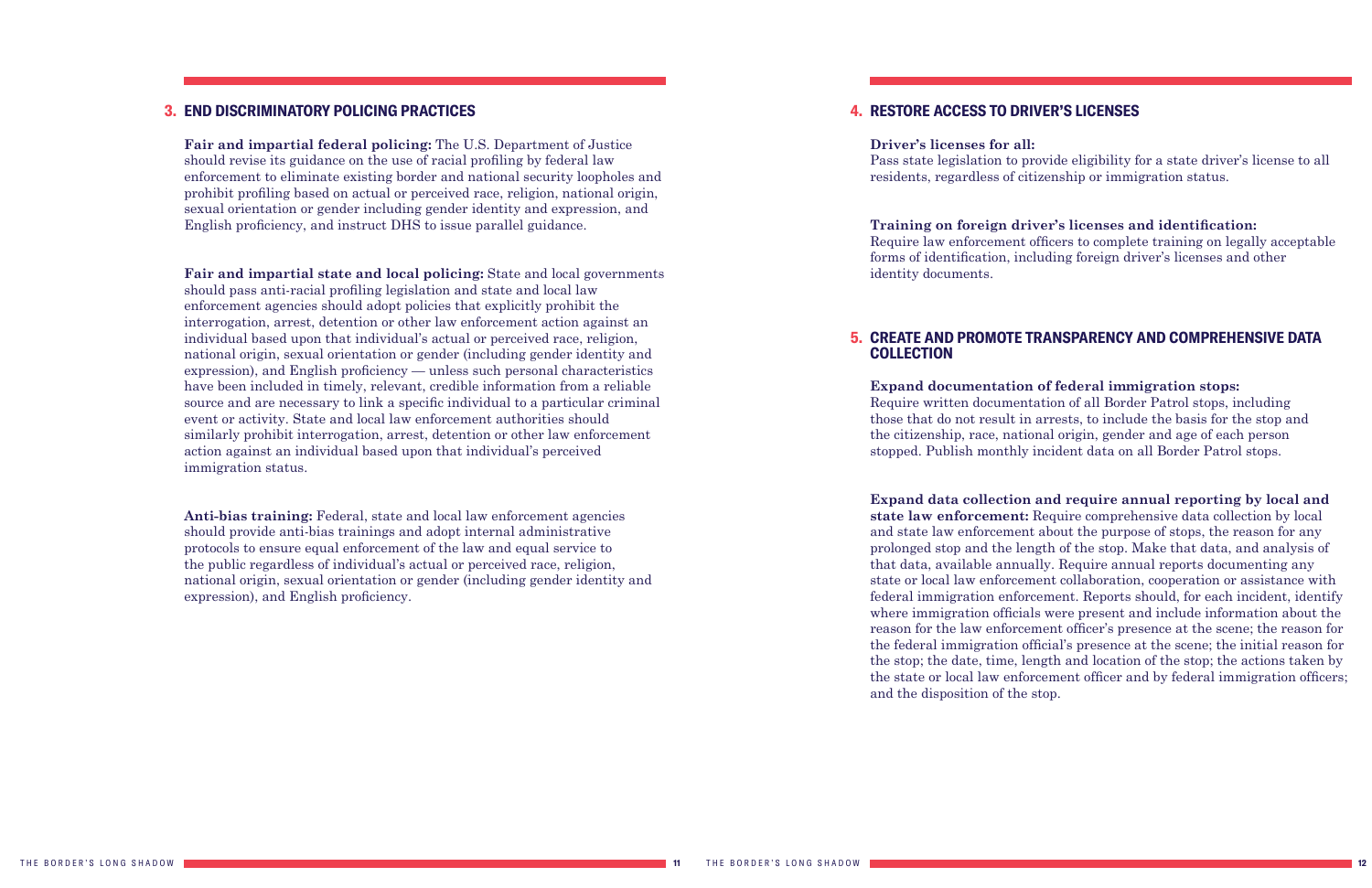The U.S. Border Patrol has existed since 1924 and was historically a small agency charged with policing the United States' borders between designated ports of entry. However, the growth of the Border Patrol workforce over the past 26 years has been dramatic, from 4,287 agents in fiscal year 1994 to 19,648 active-duty agents deployed full time during fiscal year 2019. This growth is largely related to the 1994 launch of "prevention through deterrence," a failed enforcement strategy along the United States' southwest border that has directly contributed to the death and disappearance of thousands of border crossers in remote desert areas.<sup>[2](#page-25-1)</sup> Additionally, after Sept. 11, 2001, a significant portion of border agents were diverted to patrol the United States' border with Canada, whose status as the "world's longest undefended border" began to be imagined for the first time as a serious security vulnerability. As a result, since 2000 the number of agents in the Border Patrol's Detroit Sector has seen even more dramatic growth than that observed nationally, increasing from 35 agents in fiscal year 2000 to 404 agents in fiscal year 2019 — a 1,054% increase, which is by far the fastest rate of growth of any Border Patrol Sector in the country.<sup>[3](#page-25-1)</sup>

## <span id="page-7-1"></span><span id="page-7-0"></span>**History and Background**

On March 1, 2003, Border Patrol was folded into CBP as a component of the newly established Department of Homeland Security. Since its creation, appropriations for CBP have also grown massively, with the agency's annual budget ballooning from \$5.9 billion to nearly \$17 billion in less than two decades.[4](#page-25-1) As a result, CBP is now the largest federal law enforcement agency in the United States.<sup>[5](#page-25-1)</sup> In addition to the 20,000-some agents within its Border Patrol division, CBP employs nearly 25,000 officers who focus on the enforcement of customs and immigration laws at designated ports of entry.<sup>[6](#page-25-1)</sup>

CBP claims authority under a federal statute  $-8$  U.S.C.  $$1357 -$  to conduct warrantless searches within a "reasonable distance" of the border.<sup>[7](#page-25-1)</sup> This policy originated in a statutory change to the Immigration and Nationality Act (INA) passed in 1946<sup>[8](#page-25-1)</sup> and a federal regulation interpreting that change issued in 1953 with little deliberation or review.<sup>9</sup> Those outdated regulations define "reasonable distance" to be "100 air miles"[10](#page-25-1) from any external boundary, including coastal boundaries, unless an agency official sets a shorter distance.<sup>[11](#page-25-1)</sup> The agency is supposed to determine the "reasonable distance" by considering local factors, such as "topography, confluence of arteries of transportation leading from external boundaries, density of population, possible inconvenience to the traveling public, types of conveyances used, and reliable information as to movements of persons effecting illegal entry into the United States.<sup>"[12](#page-26-0)</sup> In practice, the agency uses 100 miles as a default and has failed to consider whether 100 miles is reasonable in places such as Detroit, where a major city is adjacent to an international border.

Border Patrol's abuses are not new.[15](#page-26-0) For example, in January 2013, following extensive FOIA litigation, Families for Freedom and New York University issued a report disclosing a "bonus program" for U.S. Border Patrol (USBP) agents and the widespread practice of arresting lawfully present individuals. $^{16}$  The report notes:

As a result, two-thirds of the U.S. population, or approximately 200 million people, are potentially subject to investigatory detention and warrantless searches by CBP.[13](#page-26-0) Most of the 10 largest U.S. cities fall within the 100-mile zone, and several states lie entirely within this area, including Connecticut, Delaware, Florida, Hawaii, Maine, Massachusetts, New Hampshire, New Jersey, Rhode Island and Vermont.<sup>14</sup> A map obtained by the ACLU of Michigan from Border Patrol (see Figure 2) shows that CBP considers the entire state of Michigan to be within the 100-mile zone.

Relying on CBP's expansive interpretations of the statute and regulations, Border Patrol conducts operations far removed from the border. As this report shows, Border Patrol now routinely stops, searches and arrests people in Michigan, including U.S. citizens and permanent residents, in encounters that are unrelated to border enforcement.

*The documents show that USBP agents act on the assumption that no matter where they operate within the United States, they may arrest any noncitizen — whether a tourist or a long-term legal resident with a driver's license — whenever that person is not carrying detailed documentation that provided proof of status. But USBP's records also show that the agents are not genuinely interested in what documents the law might require noncitizens to carry. Instead, USBP's demand for "papers" is universal, resulting in an enforcement culture that maximizes arrest rates[.17](#page-26-0)*

A prior report, Justice Derailed, issued in 2011 by the New York Civil Liberties Union and based on the same FOIA request, examined thousands of Border Patrol stops aboard public transportation in upstate New York.[18](#page-26-0) The vast majority of those stops did not target individuals who recently crossed the border and, in fact, occurred far from the border, with only 1% of stops resulting in initiation of removal proceedings. Many stops involved clear violations of agency arrest guidelines, including improper reliance on race as a basis for questioning passengers and arrests of lawfully present individuals.[19](#page-26-0)

The analysis in this report expands on this previous research. But this report also, for the first time, reveals in detail how far Border Patrol has strayed from its official mission along the northern U.S. border and how police agencies across Michigan feed long-term Michigan residents into Border Patrol's deportation machine.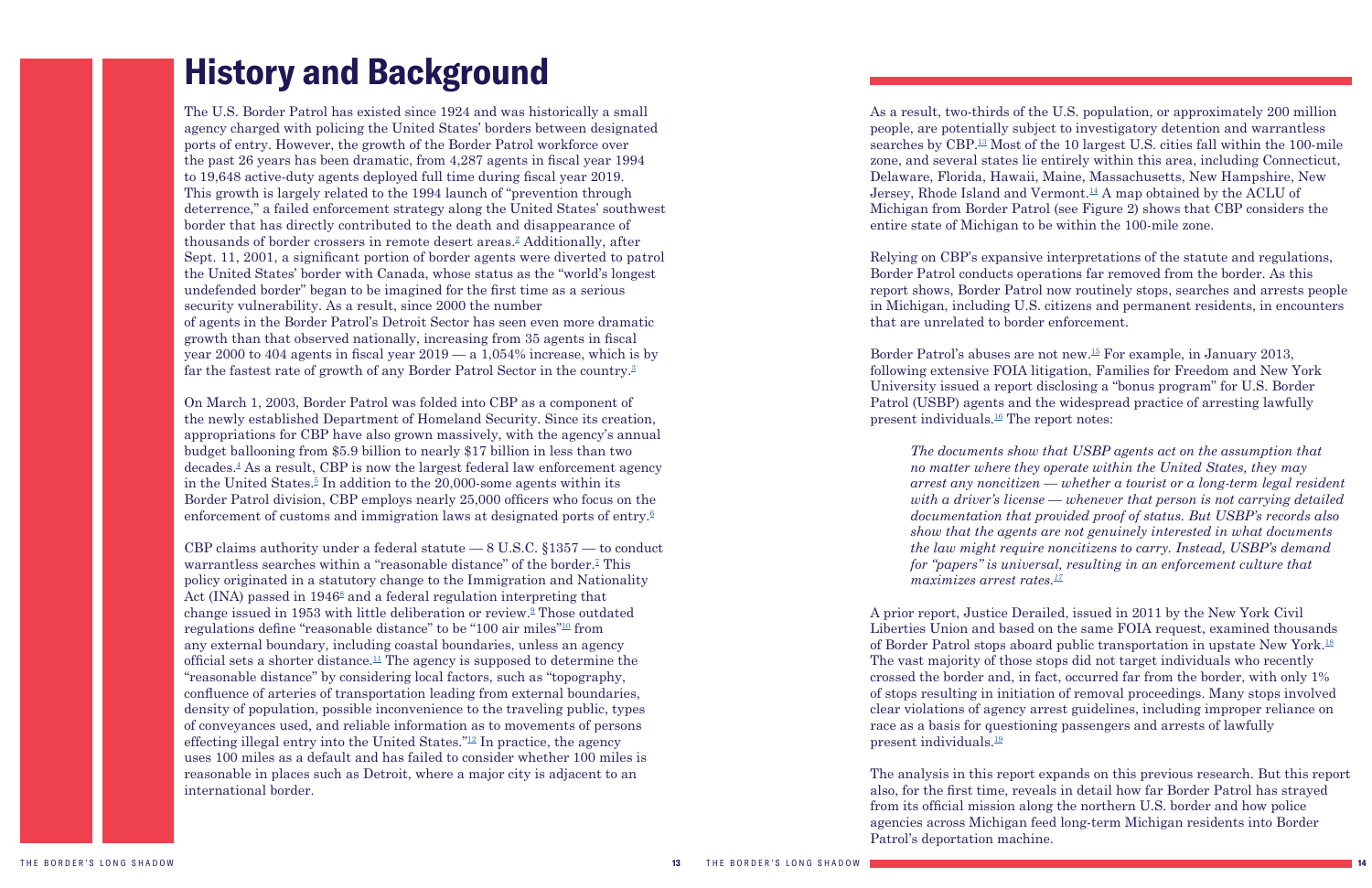U.S. border communities fear contact with Border Patrol not only because it can lead to deportation and separation of families, but also because Border Patrol is one of the most abusive federal agencies in the United States.<sup>[20](#page-26-0)</sup> The rapid growth of the agency has contributed to the problem. In order to facilitate a hiring surge that began in 2006, when the agency again undertook to nearly double the number of agents it employed, Border Patrol lowered its admission and training standards. This included eliminating the need for a high school diploma and deploying agents to the field without first completing a background check.<sup>[21](#page-26-0)</sup>

<span id="page-8-1"></span>The report also outlines the threats to civil liberties that have resulted and the extent to which people of Latin American origin are targeted through racial profiling by Border Patrol and state and local police.

Border Patrol has a well-documented record of abuse, including cases involving physical, sexual and verbal abuse. In the last decade, at least 102 people have died as a result of encounters with Border Patrol, including six deaths that were caused by Border Patrol agents shooting across the border into Mexico.[22](#page-26-0) Since its inception, no Border Patrol agent has ever been convicted for this kind of criminal misconduct while on duty, despite deaths in custody and uses of excessive, deadly force.<sup>23</sup>

## <span id="page-8-0"></span>**Obtaining the Data and Methodology**

The ACLU of Michigan, in concert with the Michigan Immigrant Rights Center and two scholars, Dr. Geoffrey Alan Boyce (Earlham College) and Dr. Elizabeth Oglesby (University of Arizona), filed a FOIA request on May 21, 2015, in order to learn more about Border Patrol's operations in the Detroit Sector. That sector includes the entire state of Michigan, as well as northeast Ohio proximate to Lake Erie. Agents in the Detroit Sector deploy from five separate stations: three in southeast Michigan (Marysville, Detroit and Gibraltar), one in the Upper Peninsula (Sault Ste. Marie) and one in Port Clinton, Ohio.

Despite FOIA's requirement that federal agencies respond to proper records requests within 20 days, more than 18 months later CBP had produced only four spreadsheets. As a result, the legal team filed a federal lawsuit in the Eastern District of Michigan on November Nov. 30, 2016.<sup>24</sup> After exhaustive litigation resulting in numerous court orders, the team finally succeeded in prying documents out of the agency. The legal team also successfully challenged impermissible redactions and withholding of key information that CBP initially claimed was exempt under FOIA. The last documents were finally provided in March 2020, almost five years after the FOIA request was made.

Several categories of records were analyzed:

**Apprehension logs.**

First, the documents obtained include a total of 13,239 daily apprehension log records for the Detroit Sector as a whole, which are comprehensive for fiscal years 2012 to 2018 and continue through June 30 of fiscal year 2019.[25](#page-26-0) They include basic demographic data about the individuals apprehended, including their age, nationality, the amount of time they have resided in the United States, their most recent manner of entry into the country and the method by which they were arrested. The daily apprehension logs also include a field of data marked "complexion." These records span the entirety of Obama's second term in office and the first two and a half years of the Trump administration.

#### **I-213s and I-44s.**

The second category of data obtained from CBP and analyzed for this report involves a random sample of 738 Form I-213 "Records of Deportable/ Inadmissible Alien["26](#page-26-1) and 67 Form I-44 "Reports of Apprehension or Seizure." The Form I-213 is a document that individual Border Patrol agents complete when they arrest a noncitizen based on an alleged immigration violation. Form I-44 is a document that is used when an agent processes a U.S. citizen or nondeportable noncitizen for some other violation of the law, or when an agent seizes a person's property (for example, if a U.S. citizen is found in possession of controlled substances). The sample of I-213 records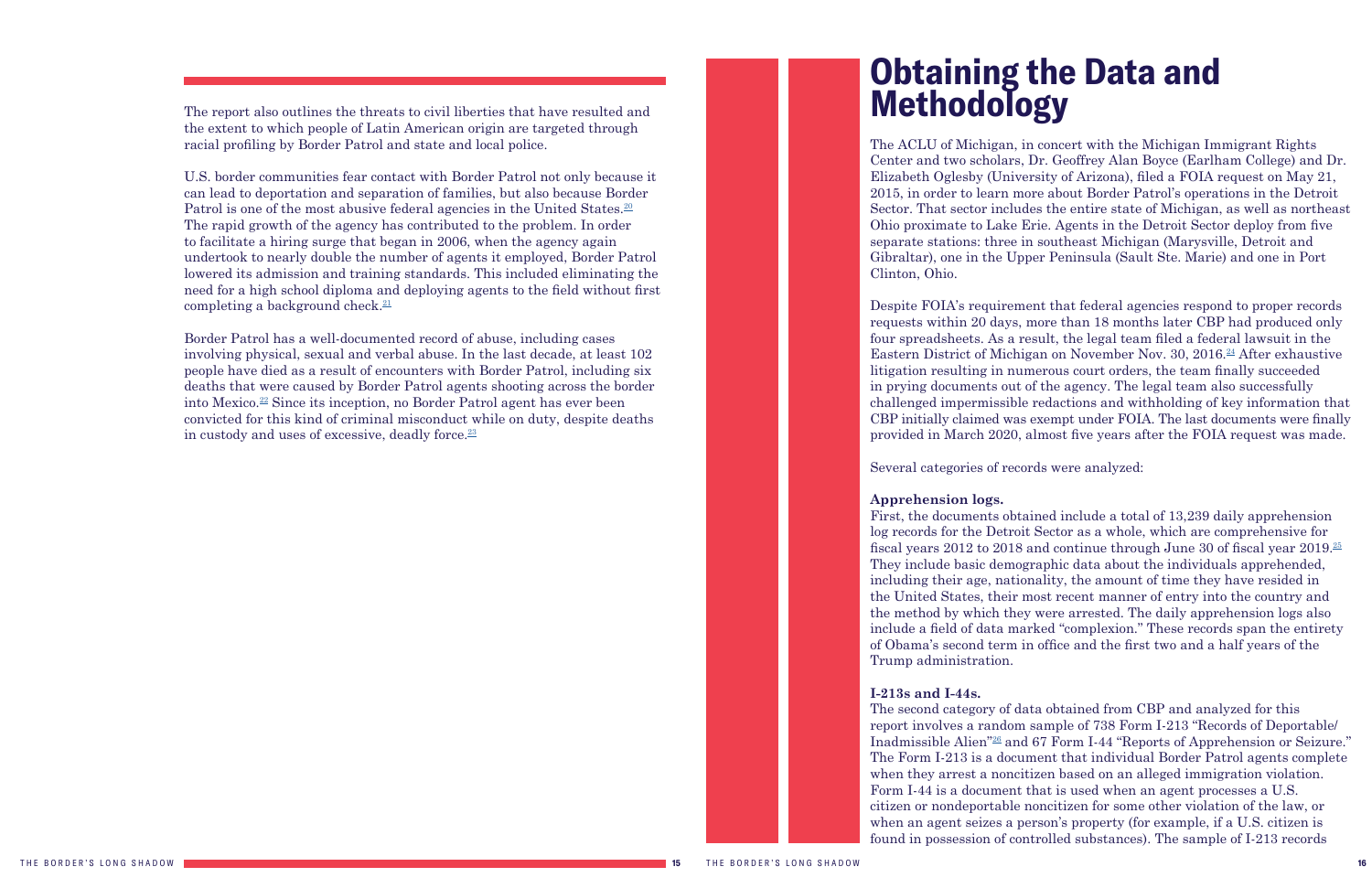<span id="page-9-0"></span>corresponds to 16.5% of the 4,451 deportable noncitizens arrested from the beginning of fiscal year 2012 to July 31 of fiscal year  $2017<sup>27</sup>$  Because of the small sample size, I-44 records are analyzed principally to obtain insight into the circumstances surrounding the arrest of U.S. citizens. Together, these records provide a much greater range and detail of information than that found in the Border Patrol's daily apprehension logs. However, they provide just an individual Border Patrol agent's version of an encounter, and there are documented reports of agents including erroneous information in I-213s in order to undermine individuals' immigration cases.<sup>28</sup>

Nevertheless, these records can begin to provide a picture of Border Patrol's activities because they include additional demographic information about a person's location of residency and history of employment in the United States, the timing and location of the most recent entry into the country (when applicable) and additional information about the location and manner of apprehension or arrest, including the law enforcement agencies throughout Michigan that may have been involved in initially detaining a person and then contacting or transferring custody to Border Patrol for the purpose of an immigration investigation. In addition, both I-213 and I-44 records provide a narrative description about the circumstances of each enforcement incident, including the nature of an initial stop, the evidentiary basis for this stop, when local or state police initiated a detention, the reason provided to Border Patrol for seeking the agency's assistance, the number of people arrested (with a single incident often resulting in multiple arrests) and the evidentiary basis for then undertaking this arrest. In short, I-213 records provide an account including the who, what, when, where, why and how for every person Border Patrol arrests and who is subsequently accused of violating U.S. immigration law; I-44 records provide a similar narrative account whenever Border Patrol seizes property or processes a U.S. citizen or a nondeportable noncitizen.

The analysis in this report is primarily based on data drawn from the daily apprehension logs and I-213 documents. Information included in the daily apprehension logs does not make it possible to differentiate apprehensions that took place in the state of Michigan from those that took place in Ohio. I-213 records were each coded according to a set of criteria of interest, and this information was then entered into a spreadsheet by which these criteria could be tracked and measured. For our analysis, we focused on a subsample of 469 I-213 records documenting arrests that took place in Michigan (the other 269 I-213 records pertain to arrests in Ohio).

### **Policy documents:**

The third category of records analyzed involve internal policy documents used to define the Border Patrol's jurisdiction and to provide guidance to rank-and-file agents in the field. These documents, some of which are included throughout the report, help shed light on the internal workings of the Border Patrol's activity in Michigan.

Collectively, the records provide the most comprehensive public insight yet into how the Border Patrol operates in communities throughout the United States that fall within its 100-mile jurisdiction, but that are geographically distant from the much more closely scrutinized southwest border with Mexico. The enforcement practices revealed in the records raise significant concerns about Border Patrol's treatment of U.S. citizens and noncitizens alike.

The documents obtained through the Michigan Immigrant Rights Center v. DHS litigation, which are the basis of this report, are available online at [www.aclumich.org/en/publications/borders-long-shadow](https://www.aclumich.org/en/publications/borders-long-shadow)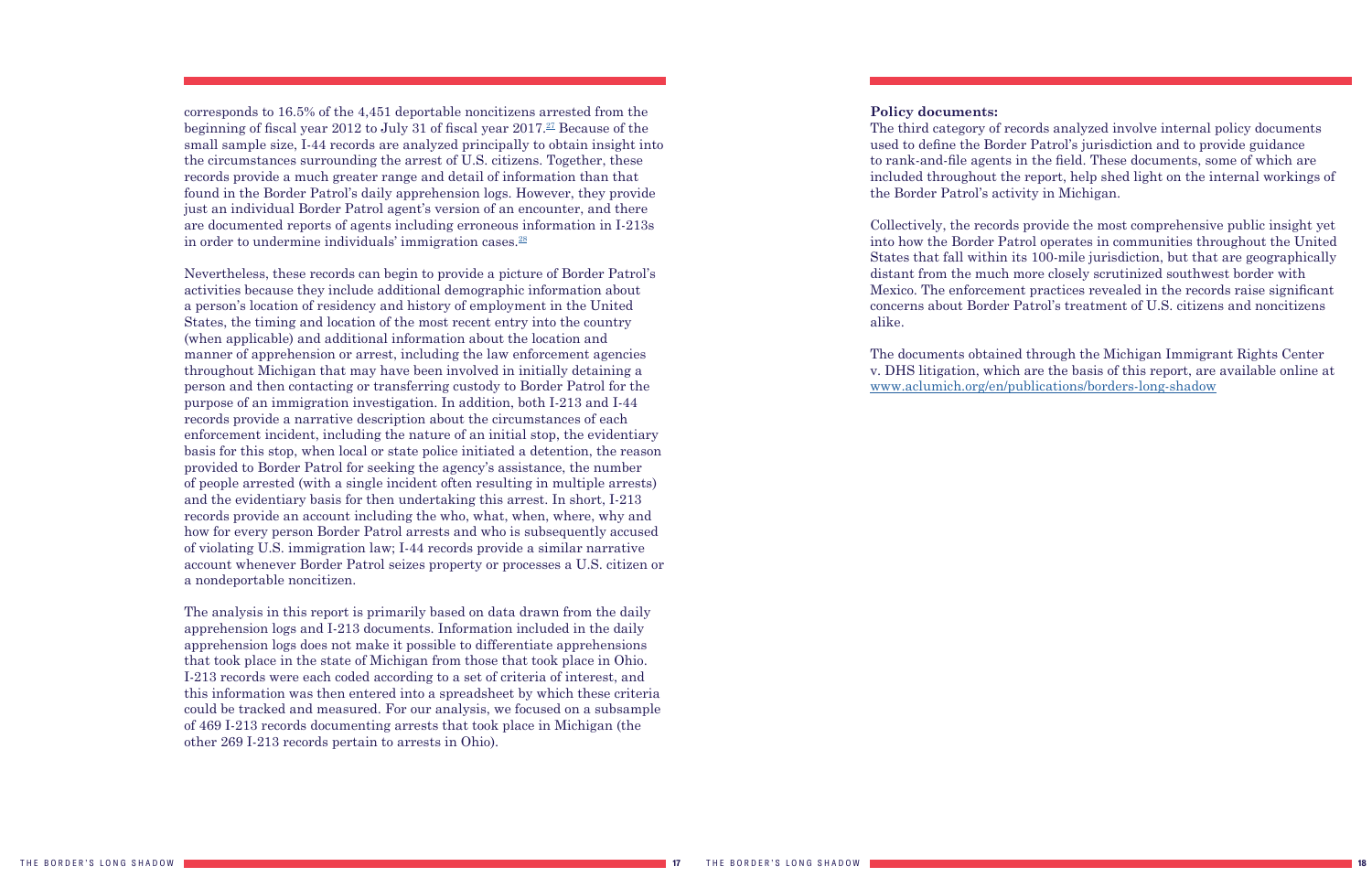### <span id="page-10-0"></span>**Border Patrol's Failure To Be Transparent or Accountable**

The conclusions in this report are necessarily limited by Border Patrol's failure to follow basic law enforcement record-keeping practices around documenting stops and its refusal to make those records that do exist available to the public.

Important information is missing because Border Patrol fails to document many of its activities. For example, while the apprehension logs show that 33% of those apprehended are U.S. citizens, Border Patrol does not complete I-213 forms for U.S. citizens, and it has systematically failed to track the complexion data for most U.S. citizens in its apprehension logs. What's more, the agency does not complete an I-44 for any U.S. citizen it apprehends, where the agency then declines to arrest, transfer to the custody of another law enforcement agency or to take additional enforcement action against that citizen. A great deal of information about those U.S. citizens apprehended by Border Patrol is therefore missing from the documents provided. For example, it was not possible to analyze the extent to which those U.S. citizens targeted by Border Patrol are people of color or people of Latin American origin.

Although CBP is the nation's largest law enforcement agency, it fails to publish basic data about stops and encounters.<sup>[29](#page-26-1)</sup> As seen in Table 1, public reporting by the Border Patrol's Detroit Sector of its aggregate annual apprehension data is partial and incomplete, recording only those apprehensions of noncitizens that the agency ultimately determines to be deportable.[30](#page-26-1) Timely access to accurate and complete information about the agency's actions is critical for accountability and reform, which is why such information should be made available to the public as a matter of course.

Unfortunately, it took years of litigation to obtain the documents underlying this report. And even then, the ACLU of Michigan was only able to obtain a portion of the total I-213 records. The limited sample makes it more difficult to draw conclusions about interactions between Border Patrol and smaller local law enforcement agencies. And of course, the fact that it took years to obtain the records through FOIA litigation means that some of the records are now several years old. Through the Freedom of Information Act and the federal courts, it was possible to obtain the documents that allowed this report to be written. But that is no substitute for basic agency information disclosures that should be taking place as a matter of course.



| <b>Fiscal</b><br><b>Year</b> | <b>Publicly Reported</b><br><b>Number of Apprehensions</b> | <b>Internal Numbers from Daily</b><br><b>Apprehension Logs</b> | <b>Unreported Apprehensions</b><br>of Nondeportable Individuals |
|------------------------------|------------------------------------------------------------|----------------------------------------------------------------|-----------------------------------------------------------------|
| 2012                         | 950                                                        | 1,525                                                          | 575                                                             |
| 2013                         | 650                                                        | 1,104                                                          | 454                                                             |
| 2014                         | 647                                                        | 1,120                                                          | 473                                                             |
| 2015                         | 637                                                        | 1,476                                                          | 839                                                             |
| 2016                         | 716                                                        | 1,728                                                          | 1,012                                                           |
| 2017                         | 1,070                                                      | 2,103                                                          | 1,033                                                           |
| 2018                         | 1,930                                                      | 2,784                                                          | 854                                                             |
| TOTAL                        | 6,600                                                      | 11,840                                                         | 5,240                                                           |

*Table 1: Discrepancy between the number of publicly reported apprehensions and those recorded in the Detroit Sector's daily apprehension logs. Numbers for fiscal year 2019 are not included because only partial daily apprehension log records were released to the ACLU for that year.*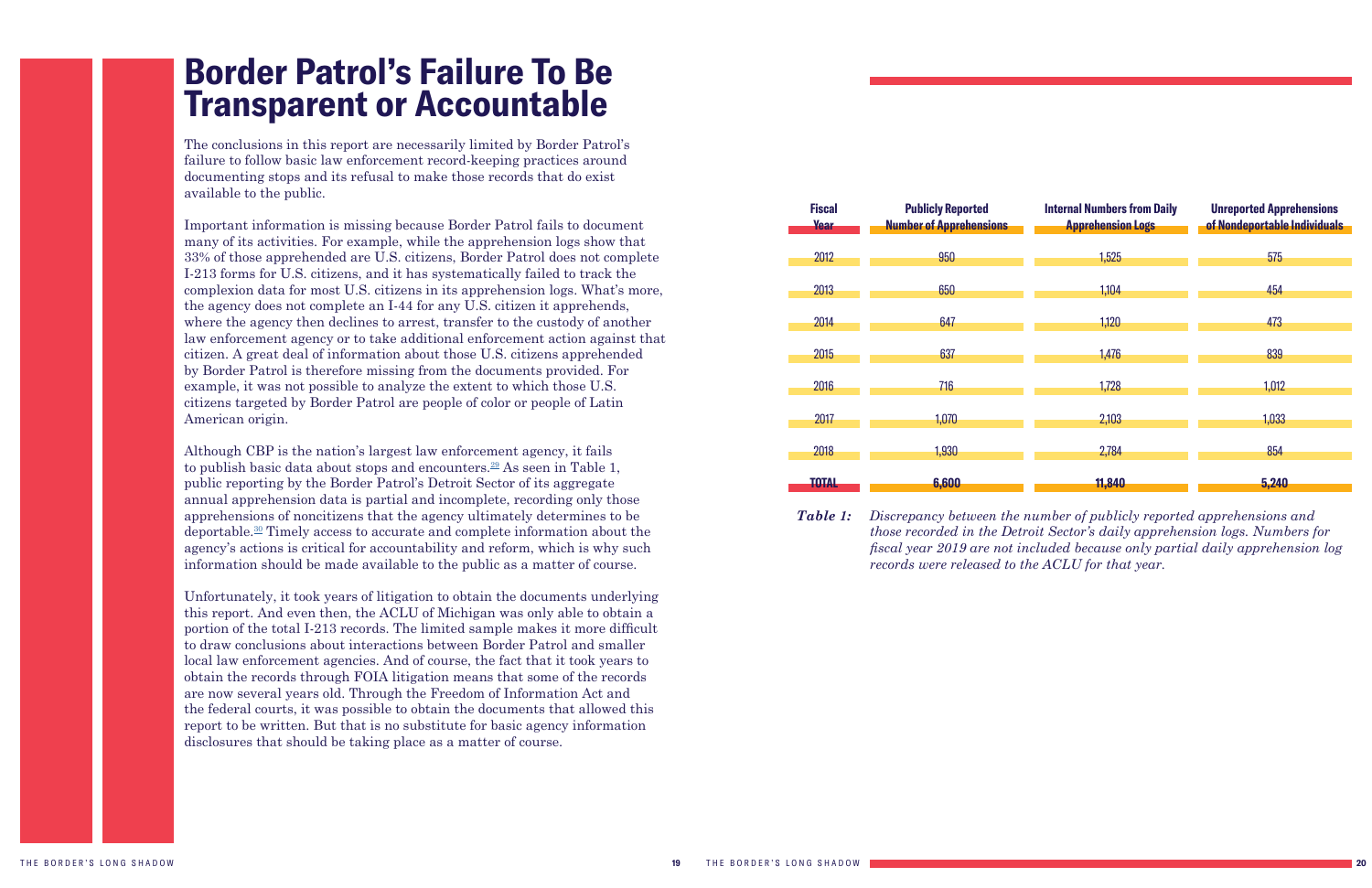<span id="page-11-1"></span>CBP's lack of transparency leads to a related problem — lack of accountability. Concerns about the Border Patrol's parent agency, CBP, were recently highlighted in a letter by a coalition that included the ACLU. The letter sent to the National Archives and Records Administration, objecting to a CBP request for permission to begin destroying certain records. In part, that letter asserted that:

> *Despite its relatively recent creation, CBP has already amassed a disturbing record of abuse and misconduct, as well as a deep-rooted culture of impunity. Compounding the problem, accountability mechanisms have utterly failed to keep pace with CBP's rapid expansion and massive workforce.*

CBP has implemented few accountability measures, seemingly by design, as there has never been significant oversight or review of its daily activities. Border Patrol abuses are exacerbated by a persistent lack of transparency within DHS, as well as by the inadequacy of existing training, oversight and accountability mechanisms. Of the data that has been available for review, a 2017 report found that CBP took no action in over 95% of complaints of abuse against its agents[.32](#page-26-1) Despite specific recommendations by an independent advisory panel that CBP implement significant changes, the agency has largely ignored the recommendations.<sup>33</sup>

 *Indeed, a volume of evidence shows that CBP's devised accountability mechanisms have not, in fact, held it accountable for abuse and misconduct. The accountability mechanisms are also shrouded in secrecy. Though a Cato Institute study found strong evidence of CBP's misconduct and disciplinary infractions between 2006 to 2016, it was 'virtually impossible to assess the extent of corruption or misconduct in U.S. Customs and Border Protection … because most publicly available information [was] incomplete or inconsistent.'[31](#page-26-1)*

## <span id="page-11-0"></span>**The Untold Story of Border Patrol in Michigan**

### **WHO: BORDER PATROL IS TARGETING LATINOS, ENGAGING IN RACIAL PROFILING AND APPREHENDING U.S. CITIZENS**

The evidence shows that Border Patrol agents routinely target people based on the color of their skin. In fact, Border Patrol made it easy to quantify how commonly it targets people of color. As noted previously, and as the chart below indicates, agents record the skin tone of people who are not citizens in their reports. The results, though not surprising given the anecdotal stories immigrant communities have shared for decades, provide statistical proof that Border Patrol overwhelmingly targets people of color.

### **Complexion Codes**

Complexion as of 12/23/15

| <b>Complexion</b> | <b>Description</b>  |
|-------------------|---------------------|
| <b>ALB</b>        | <b>ALBINO</b>       |
| <b>BLK</b>        | <b>BLACK</b>        |
| <b>DBR</b>        | <b>DARK BROWN</b>   |
| <b>DRK</b>        | <b>DARK</b>         |
| <b>FAR</b>        | <b>FAIR</b>         |
| <b>LBR</b>        | <b>LIGHT BROWN</b>  |
| <b>LGT</b>        | <b>LIGHT</b>        |
| <b>MBR</b>        | <b>MEDIUM BROWN</b> |
| <b>MED</b>        | <b>MEDIUM</b>       |
| <b>OLV</b>        | <b>OLIVE</b>        |
| <b>RUD</b>        | <b>RUDDY</b>        |
| <b>SAL</b>        | <b>SALLOW</b>       |
| YEL               | <b>YELLOW</b>       |

Our analysis of the complexion field shows that 96.2% of individuals arrested by Detroit Sector personnel have a complexion recorded as being "Black," "Dark Brown," "Dark," "Light Brown," "Medium Brown," "Medium," or "Yellow." Only 3.7% of those arrested have a complexion recorded as "Fair" or "Light." However, among roving patrol and transit check stops (stops that result from agents monitoring the general public along roadways or in transit centers), the proportion is smaller still — with only 1.5% of cases (or 2 out of 130 relevant I-213 records) involving a person recorded has having a "Light" complexion, while the other 98% of records involved people recorded as having a "Medium" or "Medium Brown" complexion.

*Figure 1: [Chart](https://www.aclumich.org/sites/default/files/b.3_complexion_codes.pdf) used by Border Patrol to document the skin tone of people agents apprehend.*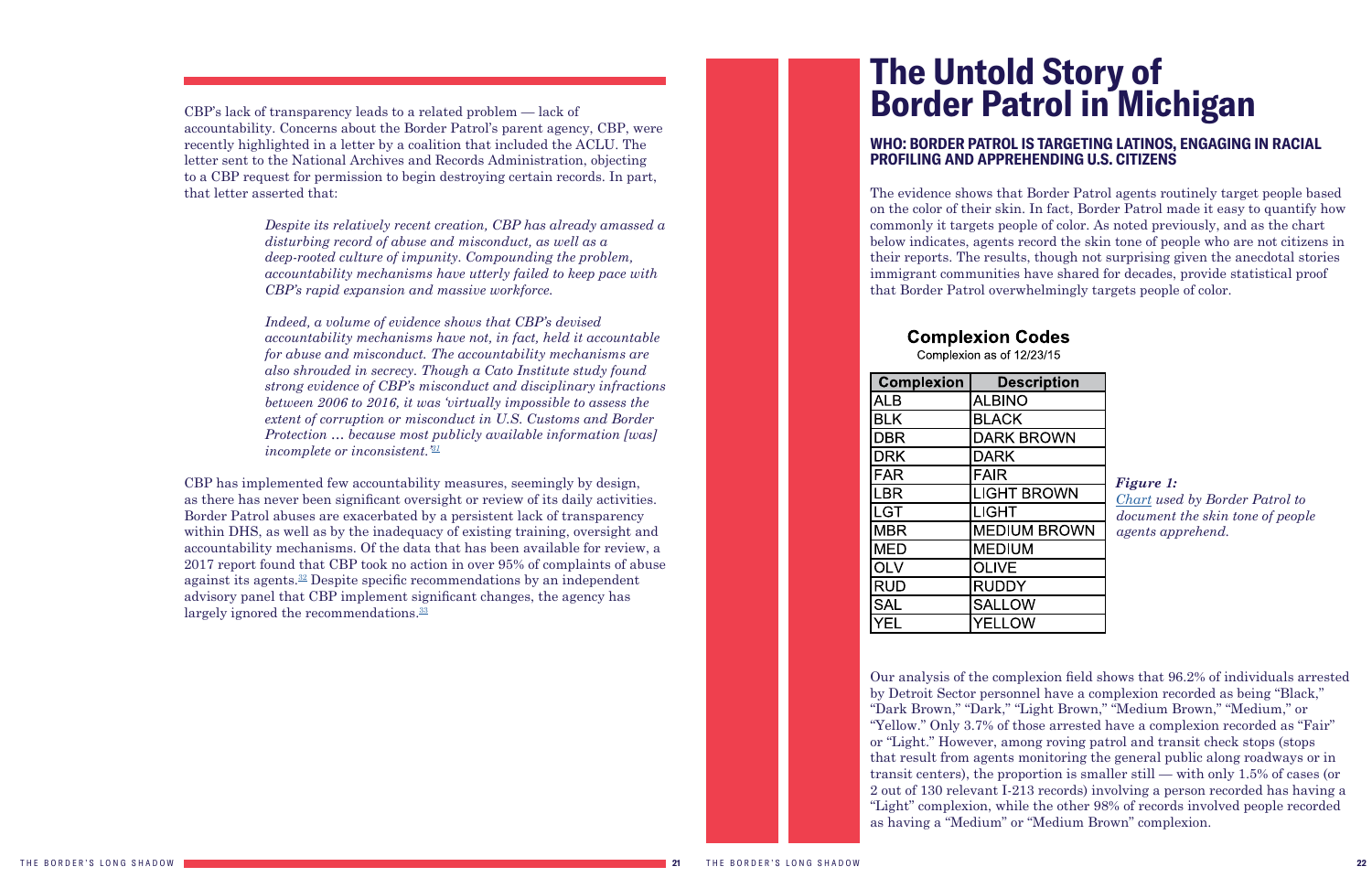#### <span id="page-12-2"></span><span id="page-12-0"></span>**PEOPLE OF LATIN AMERICAN ORIGIN ARE THE PRIMARY TARGET**

I-213 records reveal that arrests initiated directly by Border Patrol overwhelmingly concentrate on people of Latin American origin. Although people who describe themselves as being of Hispanic ethnicity comprise just 5.3% of Michigan's overall population, and people of Latin American origin comprise just 16.8% of the state's foreign-born population, $\frac{34}{3}$  83.8% of all noncitizens initially arrested by Border Patrol in the state of Michigan are originally from Latin America. This reveals that Border Patrol is disproportionately focused on one particular ethnic community.

Border Patrol's mission in Michigan is to police the United States' border with Canada. Yet daily apprehension log data shows that only 1.3% of those the agency arrested initially entered the United States without authorization from Canada. Moreover, among those arrested while entering the United States without authorization from Canada, 50.2% were Canadian citizens, 20.5% were nationals of a European country and 2.2% were citizens of the United States; only 19.4% were individuals of Latin American origin. In other words, although the vast majority of people trying to enter Michigan without authorization are from either Canada, the United States or a European country, Border Patrol targets its enforcement efforts on people of color who did not enter the United States from Canada. As will be discussed, when Border Patrol initially encounters these latter individuals, an overwhelming majority are engaged in perfectly routine and lawful activity.

### <span id="page-12-1"></span>**LONG-TERM RESIDENTS ARE BEING HURT**

Rather than focus on recent Canadian border crossers, the data shows that most of the people Border Patrol arrests are long-term residents of the state of Michigan. Indeed, more than 81% of people arrested who are not U.S. citizens report a permanent residential address in Michigan, while 13.4% report a permanent residential location elsewhere in the United States meaning that only 5.6% lack a permanent U.S. residence. For 1,029 daily apprehension log records involving noncitizens, the data field for time in the United States is left blank. Of the 7,785 remaining records, 83.4% individuals are recorded as having lived in the United States for longer than one year, while an additional 11.5% are recorded as having been in the country from one month to one year. Only 1.9% of those apprehended are reported to have first been detained "at entry" or "within 72 hours" of entry to the United States.[35](#page-26-1) The average length of residency in the United States since the last recorded date of entry for all arrested noncitizens was 7.36 years, while the longest period of residency since the date of last entry was reported as 26 years. This means that a large majority of the noncitizens that Border Patrol arrested have been in the United States long enough to plant roots here, become a part of their local communities, get married and raise a family.

#### *The Lives Behind the Data*  **Broken English and Furtive Glances**

*While getting breakfast at a McDonald's in Brownstown Township in March 2014, a uniformed U.S. Border Patrol agent whose shift had just ended watched as five men speaking "broken English" placed their orders. While they sat and ate, the men reportedly cast "furtive glances" in the agent's direction. Based on that and their limited English, the agent — whose job is supposed to be patrolling the U.S.-Canadian border — approached the men as they left the restaurant and began to question them, first in English and then in Spanish. When they could not produce documents showing they were allowed to be in the United States, the agent called for backup, and all five men were arrested.*

#### *Source:*

*[Border Patrol apprehension report](https://www.aclumich.org/sites/default/files/march_19_2014_broken_english_and_furtive_glances.pdf), March 19, 2014* 

#### *The Lives Behind the Data*  **Tearing Families Apart**

*On a February morning in 2017, a Michigan State Police trooper conducting a traffic stop in Monroe requested assistance from U.S. Border Patrol, saying neither the driver nor his passenger spoke English. Two Border Patrol agents, driving separate vehicles, were dispatched to the scene. It took about 30 minutes for them to arrive. After being questioned, one of the men, described as a 49-year-old laborer, said he'd been living in the United States for the nearly 15 years doing drywall and factory work. He lived in Detroit with his son, a U.S. citizen. He was taken into custody. As his deportation process began, he faced the very real fear he'd be permanently torn from his son's life.*

*Source: [Border Patrol apprehension report](https://www.aclumich.org/sites/default/files/feb_8_2017_tearing_families_apart.pdf), Feb. 8, 2017*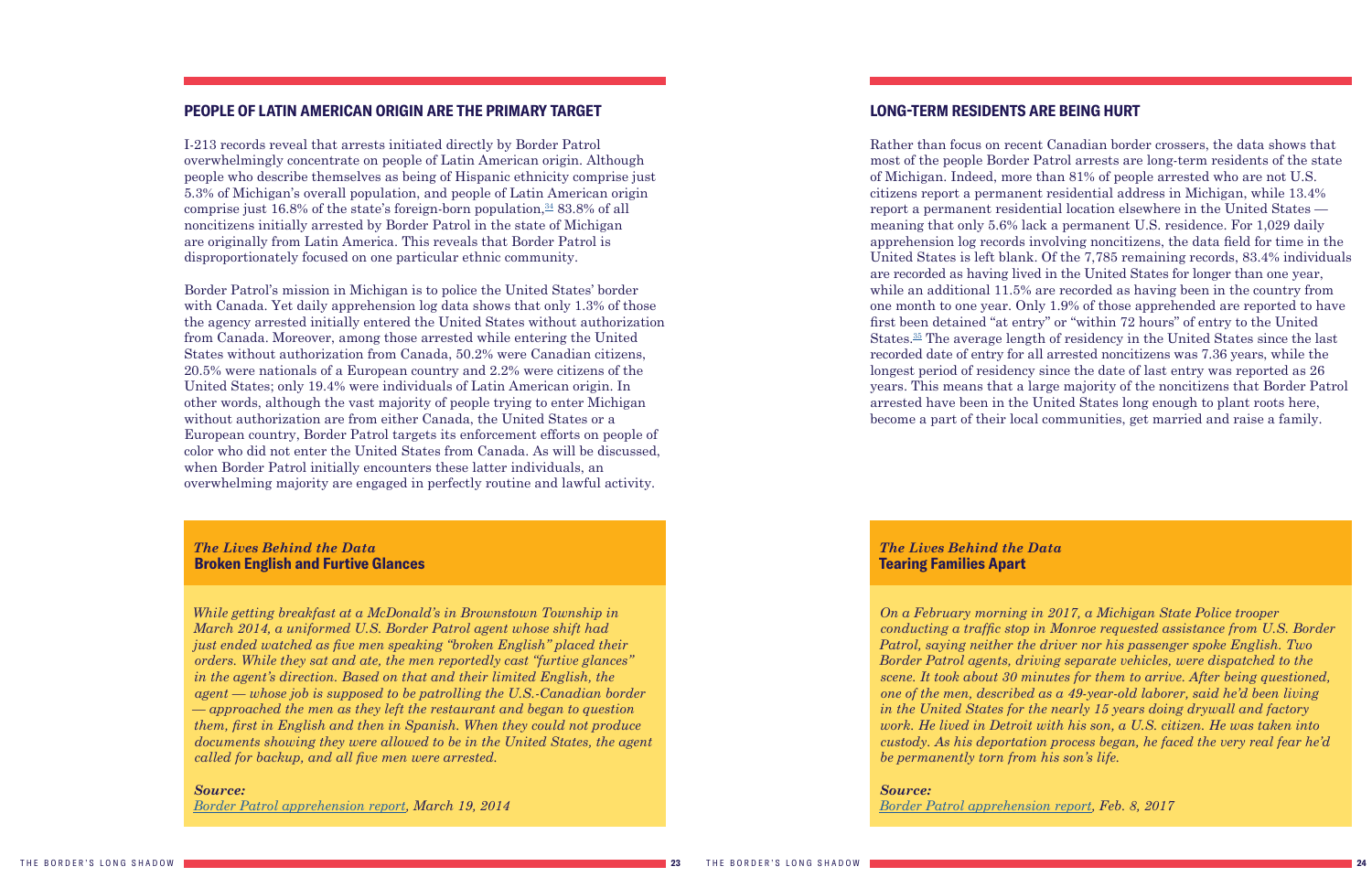#### <span id="page-13-0"></span>**ONE-THIRD OF THOSE STOPPED ARE U.S. CITIZENS**

More than 33% of individuals included in the daily apprehension logs are U.S. citizens (involving a total of 4,425 people). 78% of the U.S. citizens apprehended were recorded as being male, while the other 21% were recorded as female. Only 0.2% of the U.S. citizens apprehended are recorded as having any criminal record. Almost three-quarters (73%) of these apprehensions were initiated by the Border Patrol, while the other 27% were initiated by another law enforcement agency.

Unfortunately, more detailed information about the race, ethnicity or birthplace of U.S. citizens apprehended by Detroit Sector personnel is not available, due to CBP's systemic lack of transparency to adequately document its apprehension and arrest of U.S. citizens. For example, CBP does not complete an I-213 record when it apprehends a U.S. citizen. Meanwhile, cases involving U.S. citizens account for only 11 of the 67 I-44 records released by CBP, and this sample of I-44 records is too small to arrive at any robust statistical conclusions about broader patterns of enforcement. In addition, I-44s are completed for a U.S. citizen only if Border Patrol chooses to arrest that individual, to transfer the person to the custody of another local or state law enforcement agency, or to seize property. This means that an I-44 is not completed if people are apprehended, determined to be U.S. citizens and then allowed to continue on their way. Given the small number and proportion of I-44s involving a U.S. citizen (especially when compared to the much more significant representation of U.S. citizens in the Border Patrol's daily apprehension logs), we can confidently assume that this latter circumstance describes a large majority of the cases involving the Border Patrol's apprehension of a U.S. citizen.

The fact that one-third of those whom Border Patrol apprehends are citizens of the United States strongly suggests that agents frequently stop people without any substantive reason to believe they are violating either U.S. immigration or customs law. The high rate of U.S. citizen apprehensions, coupled with the data on the hugely disproportionate number of noncitizens arrested who are of Latin American origin, strongly suggests that many Border Patrol stops are based on race and ethnicity — not any evidence of unlawful presence or activity.

The evidence suggests a similar conclusion about state and local law enforcement's entanglement with Border Patrol and reveals the dangers of these kinds of enforcement practices and relationships. For example, state and local law enforcement officers are not trained to understand immigration law, which can be complex and lead law enforcement officers to make erroneous assumptions and/or conclusions about a person's citizenship status.

ACLU of Michigan client TB was driving his employer's van through Livonia on Feb. 8, 2011, when he was pulled over by an MSP officer for allegedly running a red light. Mr. TB presented a valid chauffeur's license to the MSP officer. The officer began asking Mr. TB questions about his immigration status. Mr. TB explained that he was a U.S. citizen and the MSP officer threatened to "kick [Mr. TB's] butt" if he was lying. The officer then laughed, said he would check Mr. TB's status and left to his vehicle. After some time, the officer returned and ordered Mr. TB to get out of the car, told him he was getting deported and placed him in handcuffs. The officer called a towing company and had Mr. TB's vehicle towed. The officer drove Mr. TB to another location and continued to interrogate him about his immigration status. Time and time again, Mr. TB reiterated that he was a U.S. citizen and even offered to provide more documentation. Shortly after the MSP officer brought Mr. TB to the second location, an agent from Border Patrol arrived. The MSP officer left and did not issue a traffic ticket. The Border Patrol agent determined that Mr. TB was, in fact, a U.S. citizen and then drove him to the towing company, where Mr. TB had to pay \$105 to retrieve the company van.

The fact that state and local law enforcement called Border Patrol agents to investigate more than 1,100 U.S. citizens suggests that these referrals were made based on assumptions about a person's citizenship that were based on that person's race, ethnicity or language abilities, rather than on any evidence that the person was in violation of immigration law.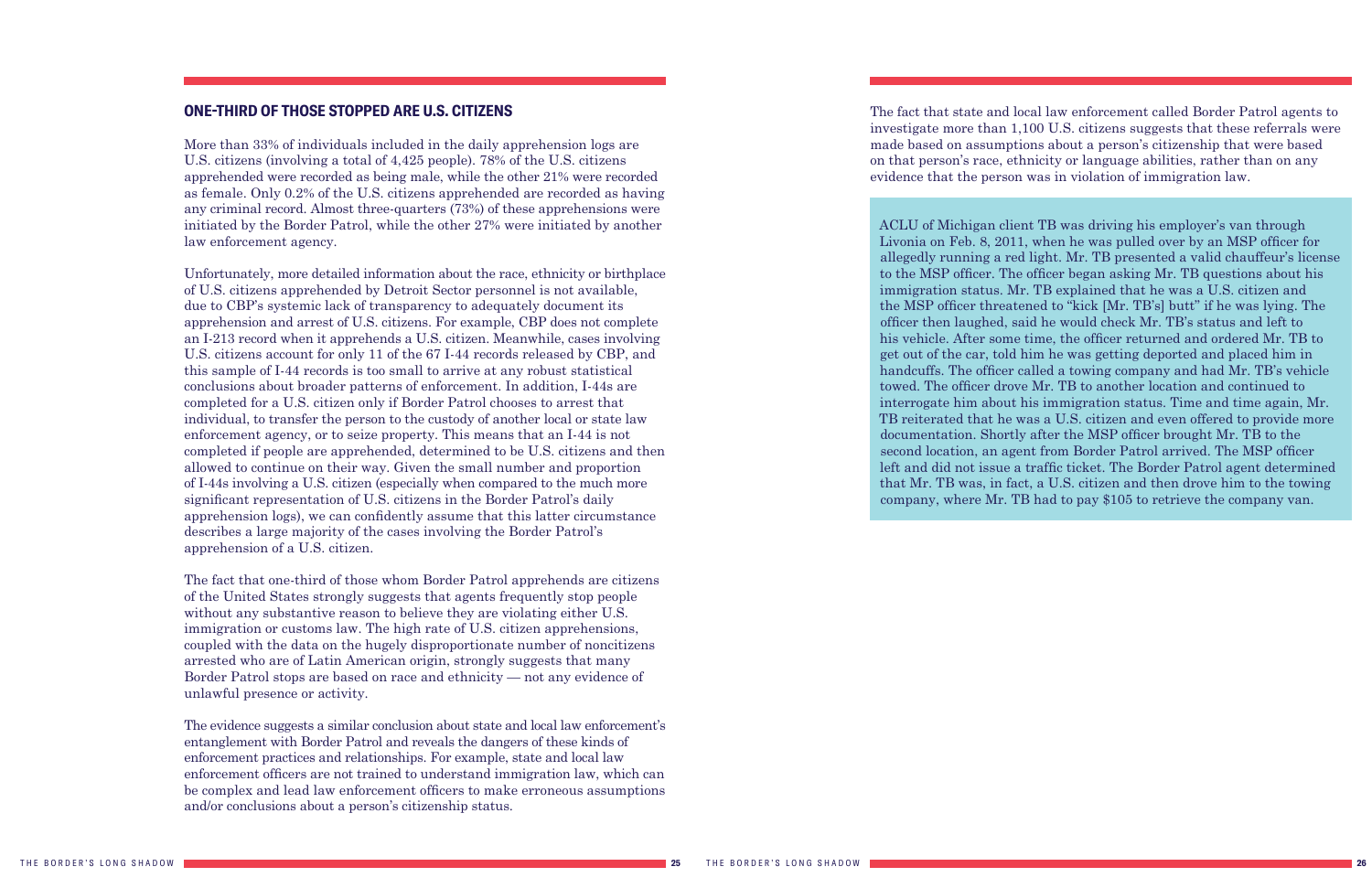#### <span id="page-14-1"></span><span id="page-14-0"></span>**WHERE DOES THIS HAPPEN: BORDER PATROL IS OPERATING FAR FROM THE BORDER**

Given the demographic profile of those arrested, one of the most urgent questions begging analysis is: To what degree do Border Patrol's practices actually correspond to its stated mandate of policing the border? The data shows clearly that they do not.

CBP defines each of the Great Lakes as an international waterway, thus asserting the right to measure its 100-air mile jurisdiction beginning at each lakeshore. Border Patrol therefore claims that the entire state of Michigan falls within the 100-mile zone. For CBP, this includes Lake Michigan, even though this lake does not share a shoreline with Canada.

Reflecting this view, arrests by the agency are not limited to the border itself (or to the shoreline of those waterways that throughout the state of Michigan mark the international border), but instead are distributed throughout the state as a whole, including places such as Evergreen Township, Gaylord, Mt. Pleasant, Shelby, Traverse City or Escanaba, each of which is more than 100 miles from any international border crossing.





To understand how Border Patrol's activities have become so divorced from the agency's stated mission requires knowing where enforcement activities concentrate. Yet the location of enforcement activity became one of the major sticking points in our FOIA efforts. Initially, CBP categorized this information as "law enforcement sensitive" and redacted all locational information in the records provided. Eventually, through litigation, the government agreed to reveal the names of cities and townships where enforcement activity occurred but would not provide any more specific details (such as cross streets or addresses).

Based on our analysis of the agency's I-213 records, we found that two-thirds (66%) of Michigan arrests took place in municipalities and townships that do not share a shoreline with any international waterway. In fact, the average distance from an international waterway per arrest incident is **10.86 miles,** whereas if we take an even more conservative approach and focus only on those waterways that serve as a natural border crossing point (Lake Nicolet, the St. Marys River, Munuscong Lake, the St. Clair River, Lake St. Clair and the Detroit River), the average distance per arrest incident grows to **15.77 miles.[36](#page-26-1)** Figure 3 shows the distribution and concentration of Border Patrol's arrests across the state of Michigan, represented according to municipal location.



*Figure 3:*

*Border Patrol arrests by municipality across the state of Michigan. The data reflects a sample of only 16.5% of all I-213 arrest records from 2011 to 2017.*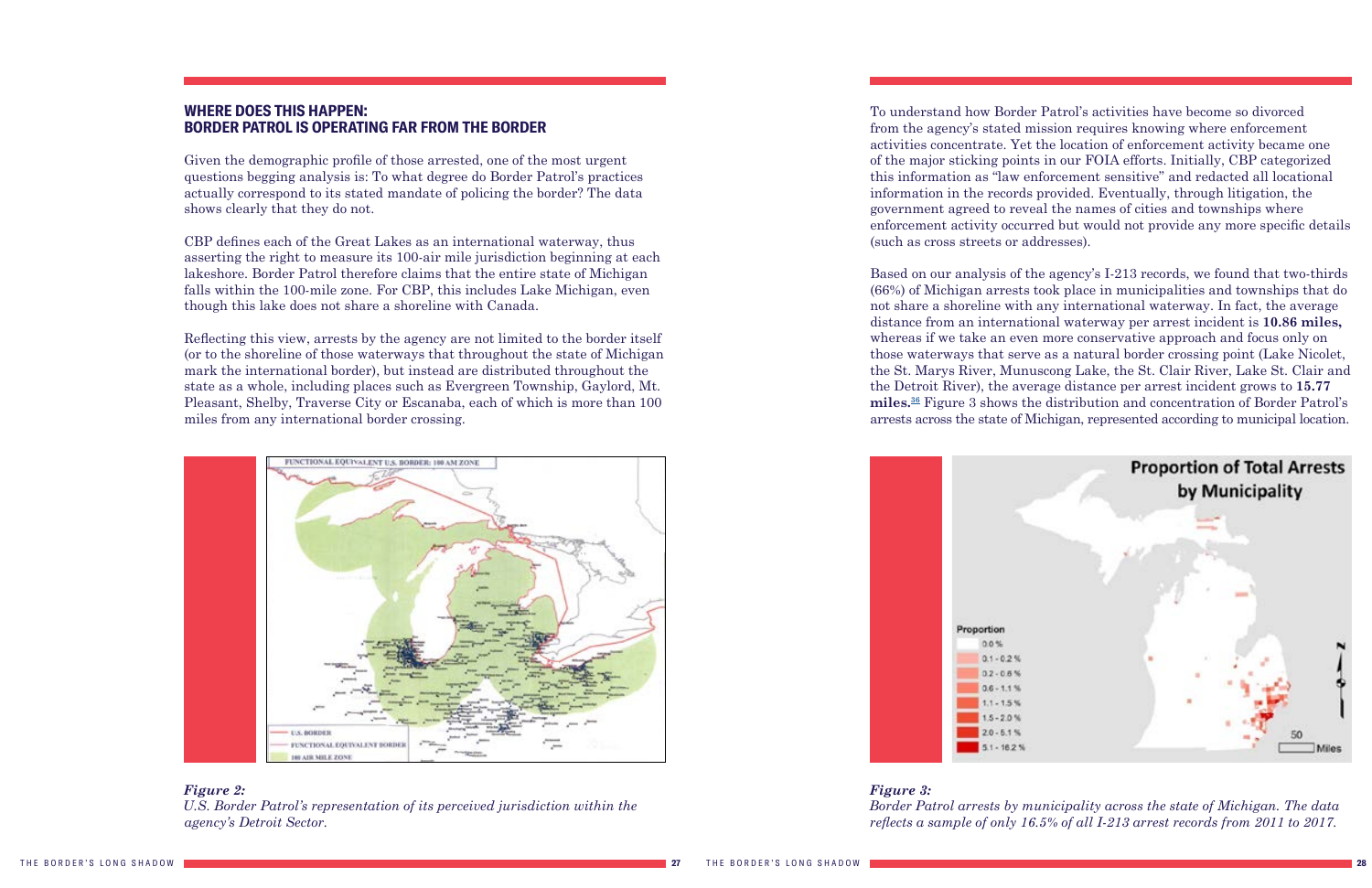#### *Figure 4:*

*Border Patrol arrests by municipality across the Detroit metropolitan area, including Macomb, Oakland, Washtenaw and Wayne counties.*

#### **Municipal Location of Arres**

To put these findings into perspective, consider that some 2.76 million Michiganders live within 10 miles of an international waterway—or 27.8% of the state's entire population, according to geospatial analysis of census block group data generated by the U.S. Census Bureau. The area of highest population density in Michigan is the Detroit metropolitan area, comprised of Wayne, Macomb and Oakland counties. This metro area has a population of 3.8 million people and shares a southern and eastern border with Canada. The distance between the Detroit River (the closest international waterway) and cities such as Ferndale or Hazel Park (in the southeast corner of Oakland County) is about 10 miles. About 60% of Border Patrol arrest incidents fall in the metro area, meaning that Border Patrol arrests largely follow overall population trends in the state of Michigan (see Figure 3). But even in the metro area, most arrests still are not immediately proximate to any international waterway; on average, they are about as distant from any international waterway as is Oakland County.



miles from the border.

Table 2 places this issue in sharper relief, showing how far municipalities with at least one Border Patrol arrest incident are from an international waterway.

| <b>Shelby</b>               |
|-----------------------------|
| <b>Traverse City</b>        |
| <b>Evergreen Township</b>   |
| <b>Grass Lake</b>           |
| Escanaba                    |
| <b>Fenton</b>               |
| <b>Grand Blanc Township</b> |
| <b>Grand Blanc</b>          |
| Gaylord                     |
| Holly                       |
| <b>Charlevoix</b>           |
| Mt. Pleasant                |
| <b>Burton</b>               |
| <b>Flint Township</b>       |
| <b>Flint</b>                |
| Lapeer                      |
| <b>Mt. Morris</b>           |
| <b>Mt. Morris Township</b>  |
| <b>Clarkston</b>            |
| Petoskey                    |
| <b>Ann Arbor</b>            |
| Clio                        |
| <b>Imlay City</b>           |
| Waterford                   |
| Dryden                      |
| <b>Walled Lake</b>          |
| Millington                  |
| Kingston                    |
| Capac                       |
| <b>Almont</b>               |
| Ypsilanti                   |
| Pontiac                     |
| <b>West Bloomfield Twp</b>  |
| Auburn Hills                |
|                             |

| t | <b>County</b>         | <b>Miles from</b><br><b>International</b><br><b>Waterway</b> | <b>Miles from</b><br><b>Closest</b><br><b>Natural</b><br><b>Lake/River</b><br><b>Crossing</b> | <b>Miles from</b><br><b>Closest</b><br><b>Port of Entry</b> |
|---|-----------------------|--------------------------------------------------------------|-----------------------------------------------------------------------------------------------|-------------------------------------------------------------|
|   | <b>Oceana</b>         | 119.71                                                       | 187.58                                                                                        | 186.62                                                      |
|   | <b>Grand Traverse</b> | 82.73                                                        | 117.76                                                                                        | 135.05                                                      |
|   | <b>Montcalm</b>       | 62.20                                                        | 117.85                                                                                        | 117.13                                                      |
|   | <b>Jackson</b>        | 50.58                                                        | 54.31                                                                                         | 56.96                                                       |
|   | <b>Delta</b>          | 49.95                                                        | 133.05                                                                                        | 140.12                                                      |
|   | Genessee              | 47.48                                                        | 48.04                                                                                         | 49.03                                                       |
|   | Genessee              | 45.47                                                        | 45.94                                                                                         | 50.84                                                       |
|   | Genessee              | 44.64                                                        | 45.12                                                                                         | 49.05                                                       |
|   | <b>Otsego</b>         | 43.20                                                        | 76.76                                                                                         | 103.88                                                      |
|   | <b>Oakland</b>        | 42.89                                                        | 43.40                                                                                         | 45.32                                                       |
|   | <b>Charlevoix</b>     | 42.79                                                        | 78.46                                                                                         | 94.26                                                       |
|   | <b>Isabella</b>       | 42.32                                                        | 119.04                                                                                        | 123.21                                                      |
|   | Genessee              | 42.15                                                        | 47.61                                                                                         | 54.63                                                       |
|   | Genessee              | 41.48                                                        | 54.90                                                                                         | 59.47                                                       |
|   | Genessee              | 40.13                                                        | 51.82                                                                                         | 58.14                                                       |
|   | Lapeer                | 38.01                                                        | 37.93                                                                                         | 45.38                                                       |
|   | Genessee              | 35.42                                                        | 57.26                                                                                         | 64.07                                                       |
|   | Genessee              | 33.58                                                        | 55.60                                                                                         | 63.91                                                       |
|   | <b>Oakland</b>        | 32.20                                                        | 32.56                                                                                         | 32.17                                                       |
|   | <b>Emmet</b>          | 30.31                                                        | 65.72                                                                                         | 83.93                                                       |
|   | Washtenaw             | 30.22                                                        | 30.97                                                                                         | 32.81                                                       |
|   | Genessee              | 29.49                                                        | 59.54                                                                                         | 66.88                                                       |
|   | Lapeer                | 29.04                                                        | 28.75                                                                                         | 32.81                                                       |
|   | <b>Oakland</b>        | 27.64                                                        | 27.76                                                                                         | 28.69                                                       |
|   | Lapeer                | 26.75                                                        | 26.58                                                                                         | 37.50                                                       |
|   | <b>Oakland</b>        | 25.29                                                        | 25.96                                                                                         | 25.68                                                       |
|   | <b>Tuscola</b>        | 25.01                                                        | 55.84                                                                                         | 57.92                                                       |
|   | <b>Tuscola</b>        | 24.39                                                        | 49.39                                                                                         | 48.77                                                       |
|   | <b>St. Clair</b>      | 23.68                                                        | 25.10                                                                                         | 25.40                                                       |
|   | Lapeer                | 23.47                                                        | 23.08                                                                                         | 31.53                                                       |
|   | Washtenaw             | 23.40                                                        | 25.11                                                                                         | 28.22                                                       |
|   | <b>Oakland</b>        | 22.81                                                        | 22.76                                                                                         | 25.59                                                       |
|   | <b>Oakland</b>        | 22.51                                                        | 22.86                                                                                         | 22.48                                                       |
|   | <b>Oakland</b>        | 21.11                                                        | 20.90                                                                                         | 25.65                                                       |

*Table 2.* Locations with recorded border enforcement activity more than 20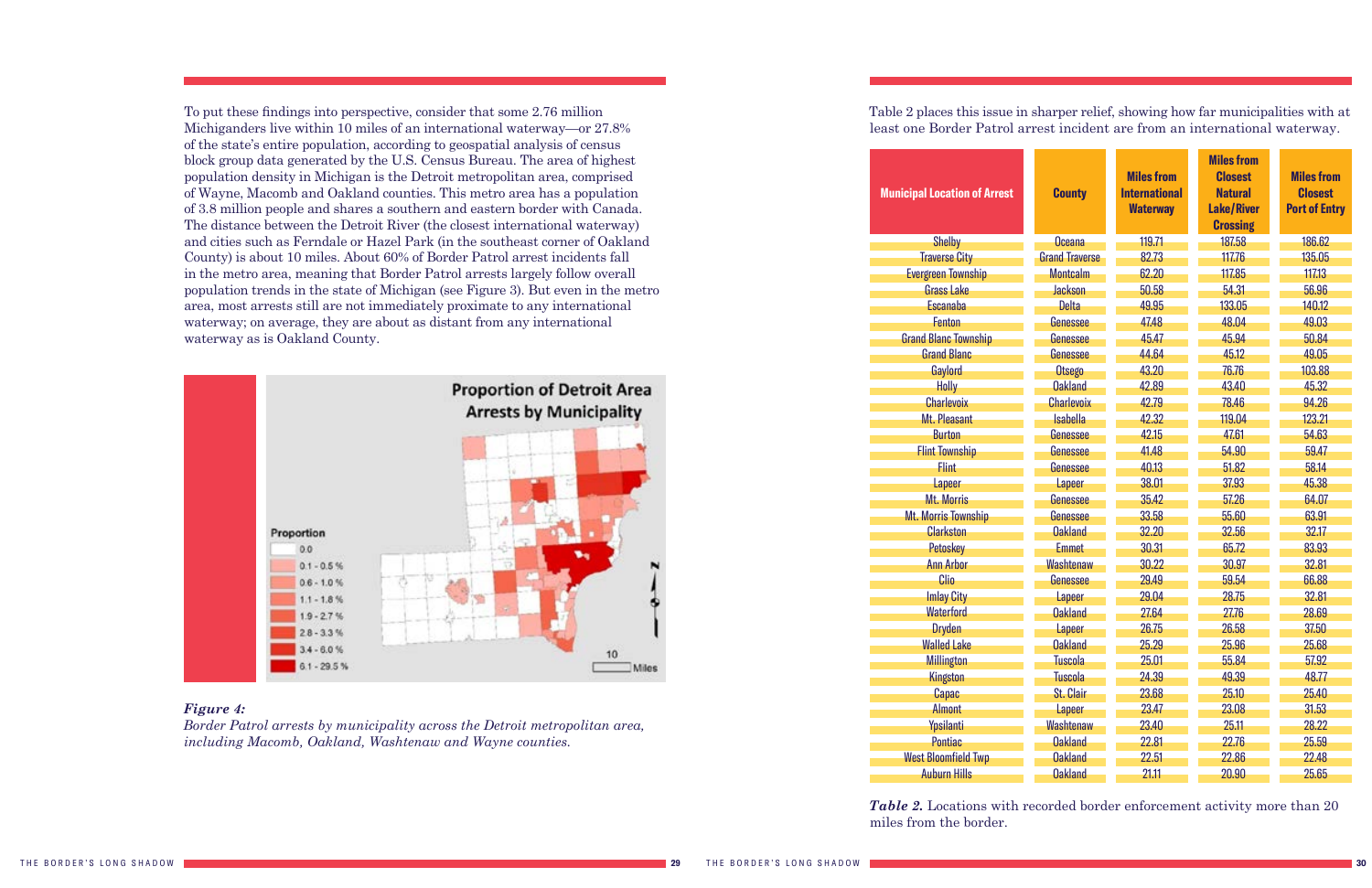Meanwhile, Figure 5 offers a visual breakdown of the proportion of Border Patrol arrests, according to their distance from any international waterway.

<span id="page-16-1"></span>

*Figure 5: Proportion of Border Patrol arrests according to distance from international shoreline.*

For a Border Patrol agent to detain somebody for the purpose of undertaking an immigration investigation, the agent must establish "reasonable suspicion" that a person may be in the United States unlawfully. The reasons recorded in I-213 records for establishing this reasonable suspicion suggest routine and widespread racial profiling. In 19.2% of roving patrol and transit check arrests, the fact that a person is speaking Spanish or some other foreign language is used as the basis for establishing reasonable suspicion. An additional small but alarming 4.2% of records describe either a citizen complaint or a roving patrol stop that explicitly cites a person's or a group of people's appearance as "Hispanic" to be a basis for suspicion. $37$ 

If the Border Patrol is not arresting people who are actively entering the United States without authorization from Canada — and if much of the agency's border enforcement activity does not focus on areas adjacent to an international waterway — how do agents make decisions about whom to detain, investigate and/or arrest? Data on the method of arrest, the nationality and complexion of arrestees and the articulated basis for initiating an investigatory stop and/or a subsequent immigration arrest all shed light on this question. We will begin our discussion with an examination of apprehensions and arrests directly initiated by a Border Patrol agent, before then examining the impact of local and state law enforcement toward driving additional, identifiable patterns of arrest.

### <span id="page-16-0"></span>**WHAT LEADS TO ARREST: WHATEVER PEOPLE OF COLOR DO WHEN NEAR A BORDER PATROL VEHICLE IS USED AS A PRETEXT TO PULL THEM OVER**

#### *The Lives Behind the Data*  **Don't Look to the Side, Don't Look Straight Ahead**

*In May 2016, two people in a white van being driven in the Detroit area caught the attention of a pair of U.S. Border Patrol agents in a marked patrol vehicle. A third person, unseen by the agents, was in the rear of the van. In their report, the agents noted that "both subjects were sitting rigid in their seats, staring straight ahead through the windshield." That boilerplate explanation, along with their claim that it "is a well-known fact amongst agents … that there is a large population of illegal aliens in Detroit," was enough to prompt the agents to "take a closer look." As the agents caught up to the vehicle, it "slowed drastically." When the agents pulled alongside the van, the driver, a U.S. citizen, "appeared to be gripping the wheel tightly." Neither the driver nor the front-seat passenger "looked at the agents." Based on those reactions, Border Patrol agents pulled the van over and began asking questions. The front-seat passenger, a 25-year-old native of Mexico, came to the United States at the age of 9 and had been living in the country for the previous 16 years. Both the driver and the person riding in the back of the van were U.S. citizens heading to a construction job. They were allowed to continue on their way. Their friend was taken into custody.*

### *Source:*

#### *[Border Patrol apprehension report](https://www.aclumich.org/sites/default/files/may_13_2016_dont_look_to_the_side_dont_look_straight_ahead.pdf), May 13, 2016*

In 76.9% of records, a Border Patrol agent cites a person's alleged reaction to seeing a marked Border Patrol agent or vehicle as a basis for suspicion. The records often use boilerplate language to describe these reactions; for example, 40% of I-213 roving patrol records describe Border Patrol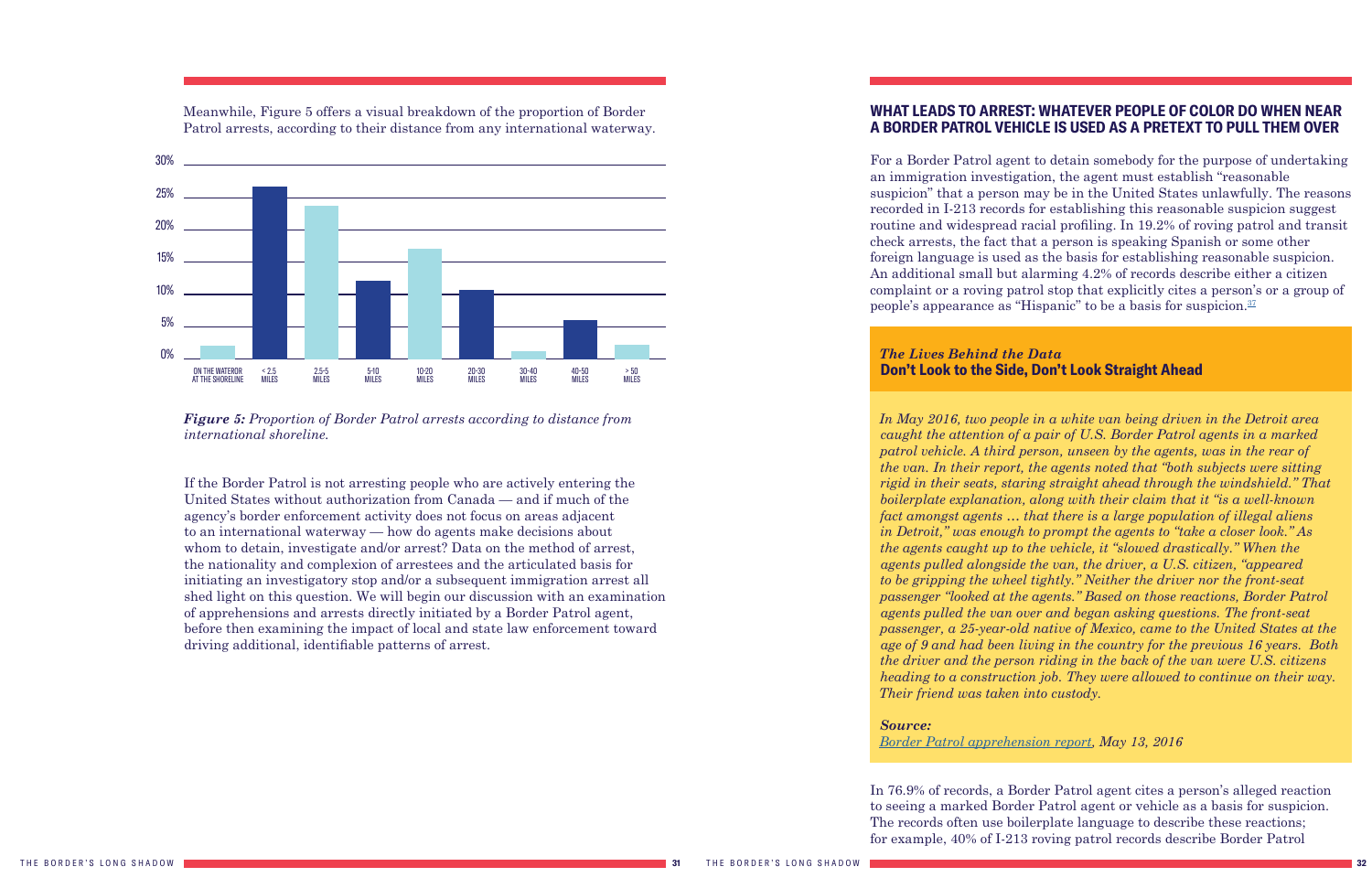#### <span id="page-17-0"></span>**WHO IS INVOLVED: RACIAL PROFILING AND PRETEXTUAL STOPS INVOLVING LOCAL, COUNTY AND STATE LAW ENFORCEMENT AGENCIES**

The data shows that state, county and local law enforcement agencies are deeply entangled with Border Patrol and are responsible for many of the arrests that result in deportations. Within the data field "Arrest Method," Border Patrol categorizes enforcement actions initiated by one of these law enforcement agencies as an "Other Agency" arrest. These Border Patrol arrests initiated by other law enforcement agencies comprise 48.6% of all arrests in the state of Michigan during the period analyzed.

<span id="page-17-1"></span>establishing reasonable suspicion by using identical language that describes a subject or subjects looking at the road while driving (e.g., "staring straight ahead" and/or "sitting rigid") upon passing a uniformed Border Patrol agent; other records cite a person having looked at or acknowledged an agent as a basis of suspicion.<sup>[38](#page-27-0)</sup> In other words, either looking at an agent or not looking at an agent can be viewed as suspicious. In 37% of records, a vehicle traveling below the posted speed limit or a driver either measurably speeding up or reducing speed upon passing a marked Border Patrol vehicle is seen as a basis for suspicion.<sup>39</sup>

> These arrests involve at least 60 separate law enforcement jurisdictions distributed across the state, each with its own distinct policies governing interaction with federal immigration authorities. However, among these law enforcement interactions, important patterns can be observed.



*Figure 6: Figure 6: Distribution of Michigan Border Patrol arrests by method for fiscal years 2012 to 2017.*

The message this data sends is disturbingly clear: If you are a person of color, any reaction to the sight of a Border Patrol vehicle can be deemed "suspicious" and used to justify a traffic stop.

In an additional 33% of roving patrol stops, Border Patrol agents cite some fact about a vehicle as a basis for suspicion. Most often this involves the residential area associated with a vehicle registration. Sometimes the issue flagged as suspicious is simply that the registration is out-of-state. Other times, when the vehicle has in-state registration, Border Patrol agents state that "it is a well-known fact among agents at the [redacted] Station that there is a large population of illegal aliens in [City]." This appears to be templated language, as the exact language is used repeatedly in records, with the "City" being listed at various times as "Detroit," "Pontiac," "Auburn Hills," "Imlay City" or just the catch-all "the Detroit area." In other instances, agents establish suspicion simply by citing the fact that a vehicle is registered to a woman.

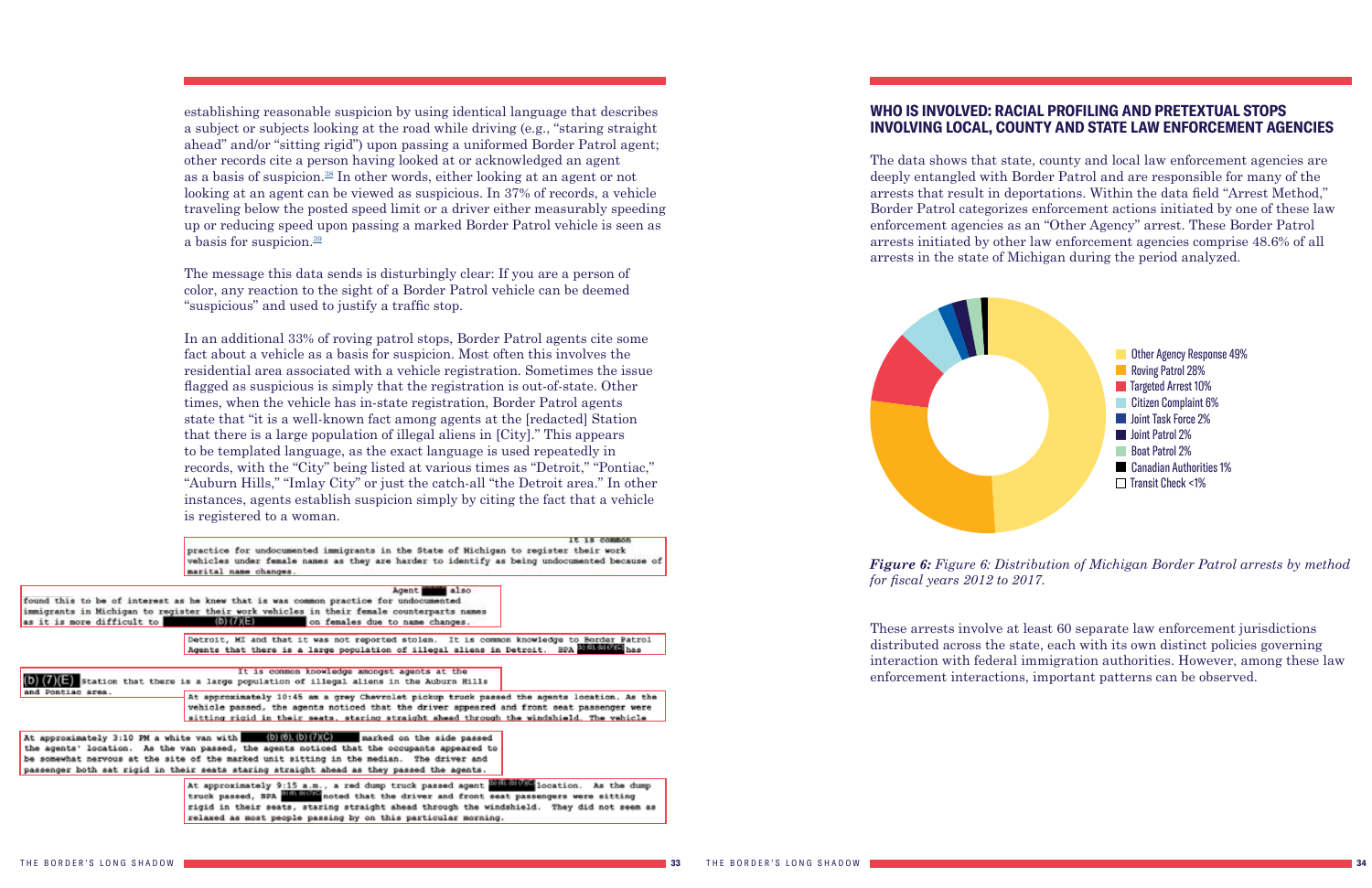Michigan State Police is by far the law enforcement agency responsible for initiating the detention of the most people who are transferred into Border Patrol custody, comprising 37.6% of all such arrests. The next most prominent actor is the Macomb County Sheriff's Office, which is responsible for 11.4% of such arrests, followed by the Detroit Police Department, which has 7.4% of such Other Agency arrests. A breakdown of Other Agency arrests by law enforcement agency as recorded in the I-213 files can be seen in Figure 7.

#### *Figure 7:*

*Local, state and county law enforcement agencies involved in detention and custody transfer to Border Patrol. Jurisdictions responsible for fewer than 2% of arrests are as follows: Almont Police Department, Ann Arbor Police Department, Bad Axe Police Department, Capac Police Department, Cheboygan Police Department, Chesterfield Police Department, Clio Police Department, Clinton Township Police Department, Dearborn Police Department, Dearborn Heights Police Department, Escanaba Police Department, Flat Rock Police Department, Gaylord Police Department, Genesee County Sheriff's Office, Grand Traverse County Sheriff's Office, Grosse Ile Police Department, Grosse Pointe Police Department, Grosse Pointe Woods Police Department, Highland Park Police Department, Huron Township Police Department, Imlay City Police Department, Inkster Police Department, Livonia Police Department, Mackinac County Sheriff's Office, Melvindale Police Department, Monroe County Sheriff's Office, Monroe Police Department, Port Huron Police Department, Roseville Police Department, Royal Oak Police Department, Sanilac County Sheriff's Office, South Rockwood Police Department, St. Clair Shores Police Department, Sterling Heights Police Department, Troy Police Department, Ubly Police Department, Wayne County Sheriff's Office, Wayne State University Police Department, Westland Police Department and Wyandotte Police Department.*

Michigan State Police Macomb County Sheriff Detroit Police Department **St. Clair County Sheriff** Canton Police Department **Shelby Township Police Departm St. Clair Shores Police Department Clinton Township Police Departm Chesterfield Police Department Total Other Agency Initiated Arrest** 



### <span id="page-18-0"></span>**PEOPLE OF LATIN AMERICAN ORIGIN ARE THE PRIMARY TARGET WHEN STATE AND LOCAL LAW ENFORCEMENT CALL BORDER PATROL, AND MANY STOPS APPEAR PRETEXTUAL**

The demographic profile of those arrests initiated by state, county and local law enforcement agencies also strongly suggests racial profiling. People of Latin American origin make up 88.3% of all Other Agency arrests, even though, as noted above, people claiming Hispanic ethnicity represent just 5.3% of Michigan's population and people of Latin American origin comprise only 16.8% of the state's foreign-born population. This disproportionate representation of people of Latin American origin among those detained for an immigration inspection, and subsequently transferred to Border Patrol custody, is consistent across various Michigan law enforcement agencies. As seen in Table 3, 97% of those arrests initiated by Michigan State Police were people of Latin American origin, and nearly 82% of arrests initiated by the Detroit Police Department involved people of Latin American origin. All of those first detained by the Canton Police Department, the Shelby Township Police Department and the St. Clair Shores Police Department, among others, were of Latin American origin. However, due to the small sample size, it is unclear how representative these patterns are for each of the three named agencies. Data recorded for "complexion" display similar patterns, with individuals recorded as having "Dark," "Dark Brown," "Medium Brown," "Black," "Medium," "Light Brown" complexion accounting for 96.51% of all Other Agency arrests, while only 3.49% of those arrested are recorded as having "Light" or "Fair" complexion.

#### **Law Enforcement Agency**

|      | <b>Proportion of Arrested</b><br><b>Individuals of</b><br><b>Latin American Origin</b> | <b>Proportion of Arrested</b><br><b>Individuals Who Have a</b><br><b>Darker Complexion</b> |
|------|----------------------------------------------------------------------------------------|--------------------------------------------------------------------------------------------|
|      | 97.12%                                                                                 | 98.56%                                                                                     |
|      | 94.12%                                                                                 | 97.06%                                                                                     |
|      | 81.82%                                                                                 | 95.45%                                                                                     |
|      | 95%                                                                                    | 90%                                                                                        |
|      | 100%                                                                                   | 100%                                                                                       |
| ent  | 100%                                                                                   | 100%                                                                                       |
| ent: | 100%                                                                                   | 100%                                                                                       |
| ent  | 100%                                                                                   | 100%                                                                                       |
| t    | 100%                                                                                   | 100%                                                                                       |
| sts  | 89.5%                                                                                  | 96.51%                                                                                     |

*Table 3: People of Latin American origin and darker complexion among the largest number of people arrested by Michigan law enforcement agencies.*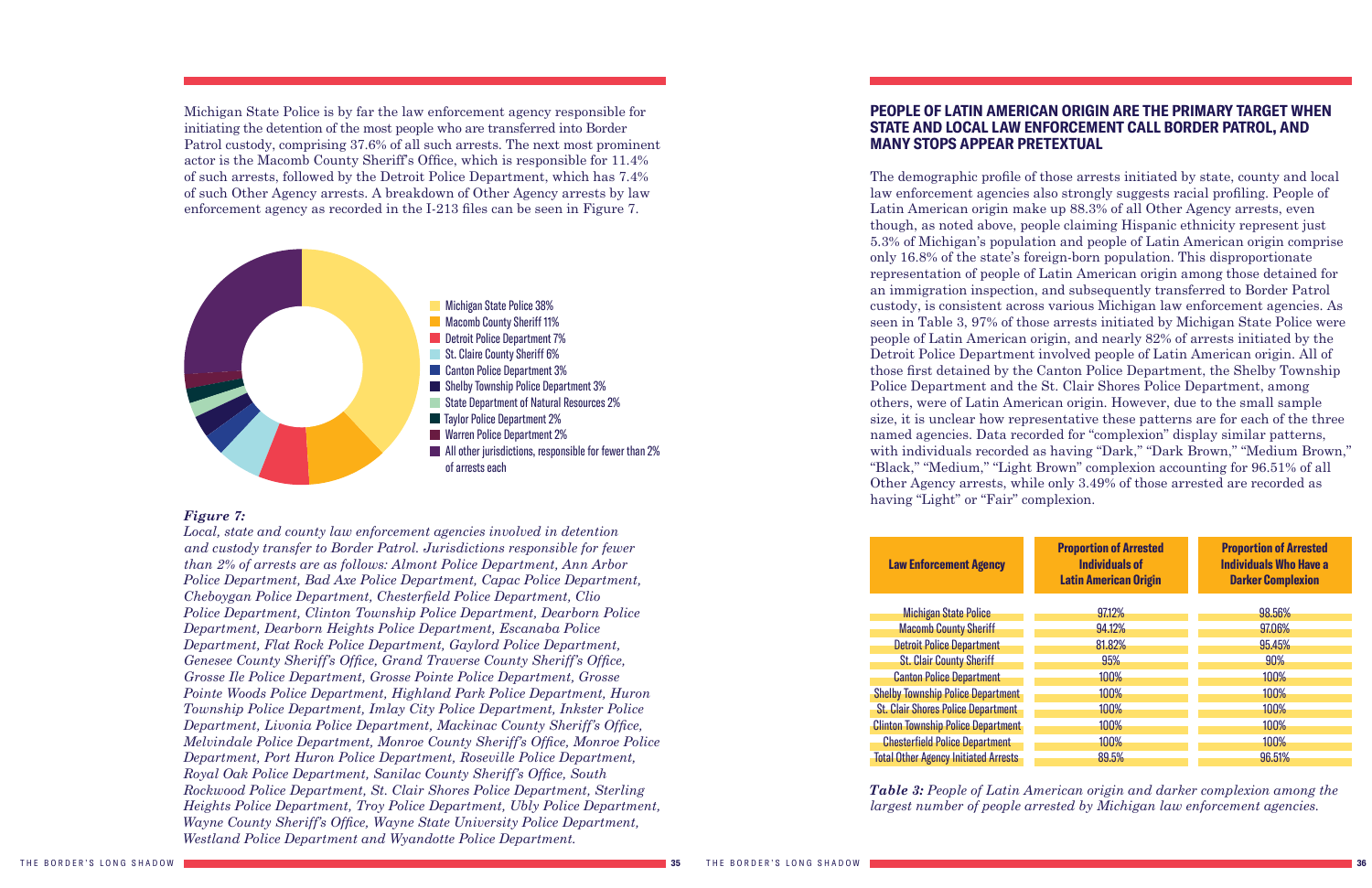<span id="page-19-1"></span>Additional questions are raised by the nature of the initial law enforcement interaction that led to a custody transfer and the reasons that were recorded as being communicated to Border Patrol for summoning their assistance. As seen in Table 4, most common were routine traffic stops, which accounted for 63.5% of Other Agency arrests. Only 15.8% of arrests resulted from some kind of alleged criminal activity (this figure includes alleged criminal traffic violations for offenses such as Operating While Intoxicated). In a large number of cases, no information is recorded to indicate whether the initial purpose of a stop was actually followed-up on, such as via issuance of a traffic ticket or a warning. However, among those records that do provide this information, in 11.4% of cases involving a traffic stop, the initial agency that contacted Border Patrol ultimately decided not to issue a traffic ticket. In 13% of those cases initially based on an allegation of a criminal violation, the initiating agency ultimately declined to make a criminal arrest. The fact that state and local police so frequently fail to take any action on the alleged basis of an initial stop suggests that many of these stops are pretextual.

**Table 4:** Recorded basis for an initial Other Agency law enforcement interaction and *recorded evidence on whether that basis was officially followed-up on by that law enforcement agency.*



In addition to Border Patrol arrests that began via a routine traffic stop or a criminal arrest undertaken by local or state police, questions are raised by a small but troubling number of cases in which local police summoned Border Patrol to undertake an immigration inspection after stopping to help with a disabled vehicle and in which Border Patrol was summoned to investigate individuals who were witnesses to an alleged crime but who refused to cooperate with police investigators (each category respectively accounted for 0.8% of arrests). Finally, one alarming [I-213 report](https://www.aclumich.org/sites/default/files/capac_story.pdf) dated Aug. 5, 2015, narrates the Border Patrol arrest of a 16-year-old boy who appears to have been the victim of assault, after agents were summoned by Capac police to provide "backup assistance" in response to an altercation.

An agent writes, "The subject was advised to make a complaint with the Capac Police Department if desired upon his release. Subject was also advised by Border Patrol Agent (EMT) that he should seek medical attention to make sure he does not have any injuries from the earlier altercation." After arriving at the Border Patrol station to collect him, the boy's mother was also arrested.

#### <span id="page-19-0"></span>**BECAUSE UNDOCUMENTED PEOPLE CANNOT GET MANY FORMS OF ID AND BECAUSE STATE AND LOCAL LAW ENFORCEMENT ARE INADEQUATELY TRAINED, "IDENTIFICATION ASSISTANCE" IS A COMMON REASON BORDER PATROL IS CONTACTED**

Border Patrol often records multiple reasons given by local, county and state law enforcement for summoning their assistance. The most common reason appears to be "identification assistance," meaning that the agency summoned Border Patrol ostensibly for the purpose of reviewing a person's identity documents. This relates directly to the fact that, in Michigan, many noncitizens are ineligible for Michigan driver's licenses or ID cards. Before 2008, Michigan was one of the states that issued driver's licenses regardless of immigration status. However, in February 2008, the state legislature changed who was eligible to obtain a state ID or driver's license.<sup> $40$ </sup> As a result, many noncitizens in Michigan risk arrest every time they undertake simple daily activities, such as driving to work, taking their children to school or going to the doctor.

In more than 30% of cases involving "identification assistance," the individual presented some valid form of identification. Yet, Border Patrol was called anyway. In 19.2% of cases, this involved a legitimate but expired Michigan driver's license — a document local and state officers should be able to recognize. In 7.6% of the cases involving "identification assistance," an individual had presented a lawful foreign or out-of-state driver's license, while in 3.8% of cases they presented another legitimate form of foreign ID (such as a passport). Moreover, under Michigan law, noncitizens can drive with appropriate foreign documentation. $41$  Unfortunately, many state and local law enforcement agencies are not trained to recognize these documents.

In 70% of cases where Border Patrol was called for "identification assistance," the individual lacked documentation, reflecting the fact that driver's licenses and state ID cards are not available to undocumented people in Michigan. Both the denial of licenses for undocumented individuals and the lack of training of local law enforcement agencies are factors in local law enforcement calling Border Patrol during routine traffic stops.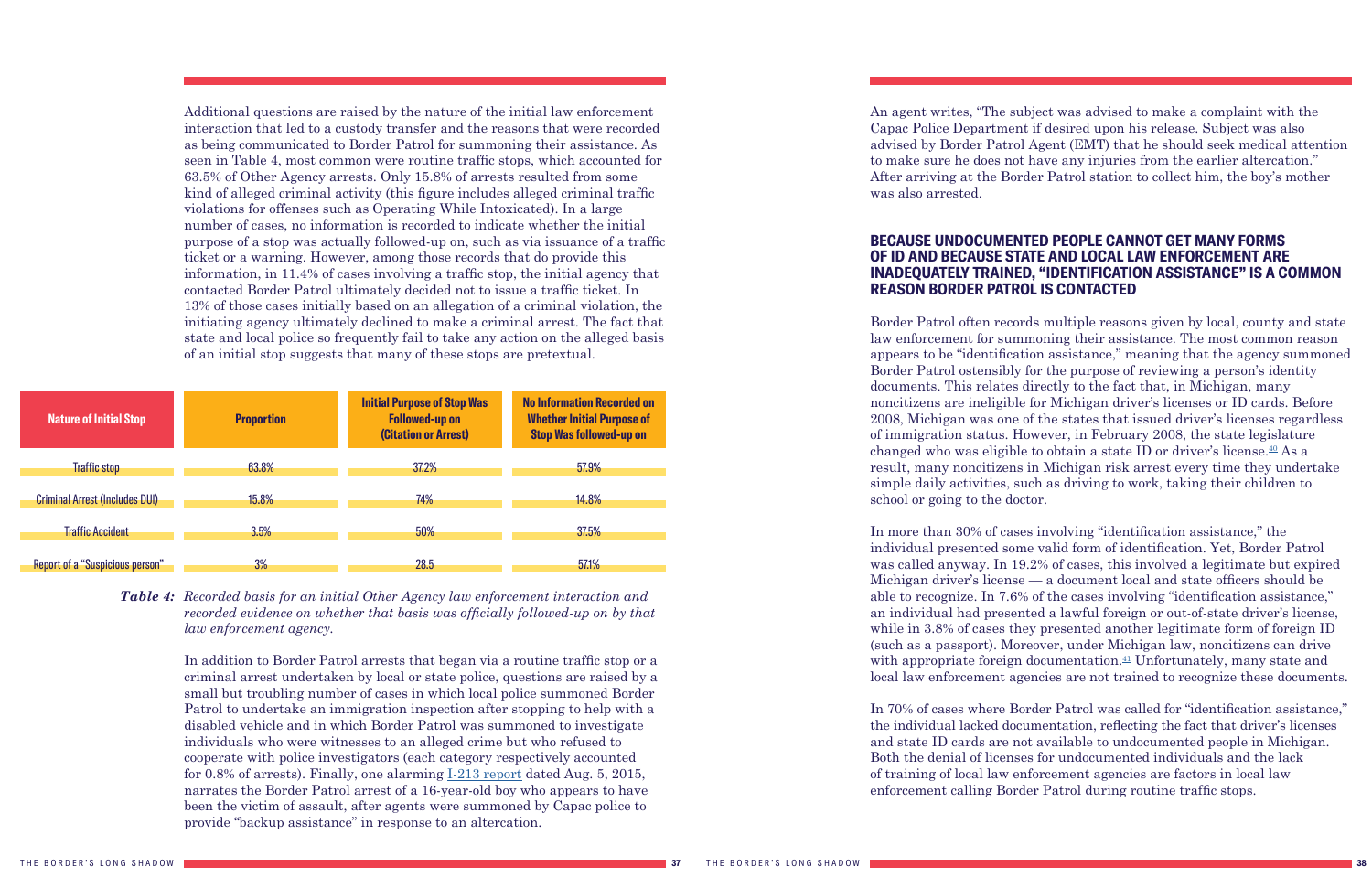#### <span id="page-20-2"></span><span id="page-20-0"></span>**STATE AND LOCAL POLICE FREQUENTLY SUMMON BORDER PATROL FOR "TRANSLATION ASSISTANCE"**

The second-most common reason that state and local law enforcement summoned Border Patrol was for "translation assistance." In 2012, after One America and the University of Washington Center for Human Rights $42$ highlighted the issue in a report, and the Northwest Immigrant Rights Project filed a formal complaint with the Justice and Homeland Security departments, then-CBP Commissioner David Aguilar issued a nationwide policy banning the practice of allowing Border Patrol agents to provide translation assistance to local police[.43](#page-27-0) This policy decision was reversed in 2016. However, our analysis of Michigan I-213 records (which cover periods both when the ban was and was not in effect) shows that, regardless of the agency's written and established policies, the practice of providing translation assistance to local law enforcement in Michigan continued uninterrupted.

Among the 26% of arrests resulting from a Border Patrol agent being summoned to provide translation assistance, not a single case involved people who spoke any language other than Spanish. The fact that Border Patrol agents are so frequently summoned by local, county or state law enforcement to provide translation assistance for Spanish-speaking subjects in their custody therefore lends further credibility to the possibility that these officers are purposefully detaining Spanish-speaking people of Latin American heritage and ethnicity for the sole purpose of initiating an immigration investigation.

To provide just one example, an I-213 record dated April 18, 2013, describes a Border Patrol agent arriving on-scene to a traffic stop after a Michigan State Police trooper requested assistance for an individual the trooper claimed was "unable to communicate in the English language." Once the agent arrived, he confirmed that the subject in question was, in fact, fluent in Spanish, but the agent also recorded that the subject "was able to communicate in the English language without difficulty," revealing that there has been no actual need for "translation assistance." Nevertheless, once Border Patrol was on the scene, this individual (who turned out to be a citizen of Costa Rica) was arrested and placed into removal proceedings.

| <b>Law Enforcement Agency</b>             | <b>Identification</b> | <b>Foreign or</b><br><b>Out-of-State</b><br><b>Driver's License</b> | <b>Expired</b><br><b>License</b> | <b>Translation</b> | <b>Only</b><br><b>Passenger</b><br><b>Arrested</b> |
|-------------------------------------------|-----------------------|---------------------------------------------------------------------|----------------------------------|--------------------|----------------------------------------------------|
| <b>Michigan State Police</b>              | 54.3%                 | 3.7%                                                                | 12.3%                            | 27.2%              | 17.3%                                              |
| <b>Macomb County Sheriff</b>              | 55.6%                 | 3.7%                                                                | 14.8%                            | 25.9%              | 7.4%                                               |
| <b>Detroit Police Department</b>          | 36.4%                 | 4.5%                                                                | 0.0%                             | 22.7%              | 0.0%                                               |
| <b>St. Clair County Sheriff</b>           | 16.7%                 | 16.7%                                                               | 33.3%                            | 33.3%              | 0.0%                                               |
| <b>Canton Police Department</b>           | 33.3%                 | 0.0%                                                                | 0.0%                             | 16.7%              | 0.0%                                               |
| <b>Shelby Township Police Department</b>  | 16.7%                 | 0.0%                                                                | 0.0%                             | 50.0%              | 0.0%                                               |
| <b>St. Clair Shores Police Department</b> | 16.7%                 | 16.7%                                                               | 0.0%                             | 50.0%              | 16.7%                                              |
| <b>Clinton Township Police Department</b> | 50.0%                 | 0.0%                                                                | 25.0%                            | 0.0%               | 0.0%                                               |
| <b>Chesterfield Police Department</b>     | 50.0%                 | 0.0%                                                                | 25.0%                            | 50.0%              | 0.0%                                               |
| <b>All Other Law Enforcement Agencies</b> | 44.3%                 | 1.6%                                                                | 3.3%                             | 21.3%              | 6.6%                                               |
| <b>TOTAL</b>                              | 46.2%                 | 3.6%                                                                | 9.0%                             | 26.0%              | 9.4%                                               |

*Table 5: Third-party law enforcement recorded justification for requesting Border Patrol assistance.*

### <span id="page-20-1"></span>**PASSENGERS ARE ENSNARED IN IMMIGRATION ENFORCEMENT DURING TRAFFIC STOPS**

In 9.4% of traffic stops initiated by state and local law enforcement, it was not the driver of a vehicle who was ultimately alleged to have violated U.S. immigration laws, but a passenger. Passengers, of course, are not necessarily required to carry identification and are not responsible for whatever traffic violation allegedly occurred. For this reason, state and local law enforcement officers have no reason to detain them once the traffic stop has been resolved. When only a passenger is arrested by Border Patrol agent following a traffic stop, this indicates that this stop was likely prolonged not for any legitimate law enforcement purpose but purely to allow for the arrival of Border Patrol to conduct an immigration investigation.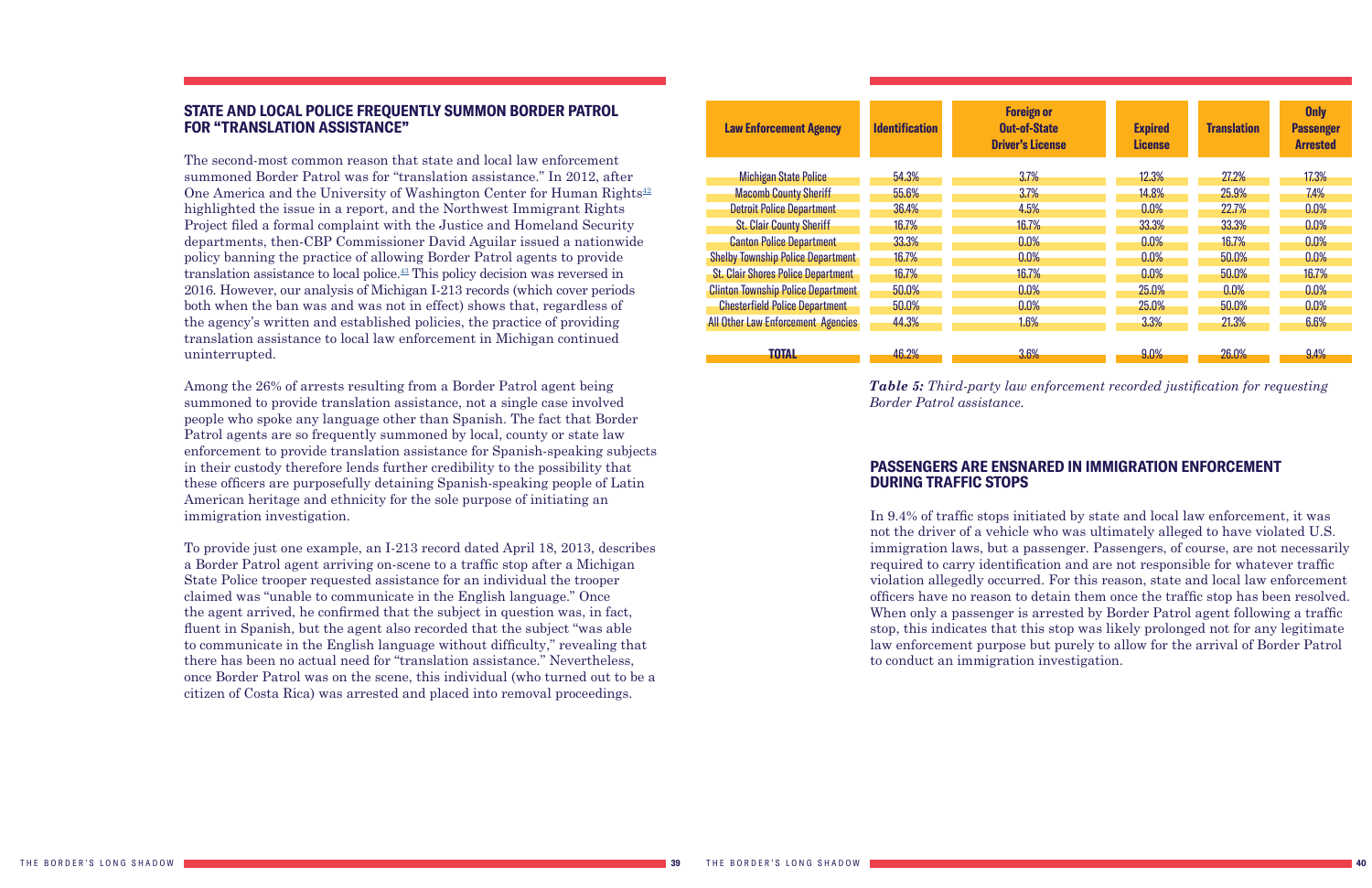#### <span id="page-21-1"></span><span id="page-21-0"></span>**HOW LONG DO STOPS LAST: STATE AND LOCAL LAW ENFORCEMENT UNLAWFULLY PROLONG STOPS TO CALL IN BORDER PATROL**

In *Arizona v. United States*, a case challenging Arizona's anti-immigration legislation, the U.S. Supreme Court expressed concern that local, county and state law enforcement officials would prolong the detention of individuals they might otherwise release, purely to allow federal authorities to arrive to undertake an immigration inspection. $44$  The court was unambiguous on this point, stating that "[d]etaining individuals solely to verify their immigration status would raise constitutional concerns."[45](#page-27-1)

The Border Patrol's I-213 records indicate that such unconstitutional practices are widespread in Michigan. Agents frequently document the time they were initially contacted and the time they actually arrived on-scene at a detention initiated by a third-party law enforcement agency. Figure 8 displays the proportion of prolonged stops among the two agencies most frequently responsible for this practice. Seventeen other law enforcement agencies are recorded as engaging in similarly prolonged traffic stops, but due to a smaller sample size among these agencies, we are unable to draw firm conclusions about the frequency of this practice. In addition, I-213 records document at least 14 encounters where a third-party law enforcement officer arrested and transported an individual to a Border Patrol station or to another location to await the arrival of a Border Patrol agent, absent any allegation of any criminal wrongdoing. This practice can have no legitimate law enforcement purpose and clearly represents unlawful detention.

*Figure 8: Unconstitutionally prolonged traffic stops by Michigan State Police and the Macomb County Sheriff's Office.*



#### *The Lives Behind the Data*  **Border Patrol's Shadow Force: Local and State Police**

*When a police officer in Clio, a town of 2,500 people in a largely rural part of Genesee County, called U.S. Border Patrol for translation assistance at a traffic stop in March 2016, he wasn't really worried about traffic infractions. Speaking by phone, he told a Border Patrol agent he had no intention of issuing a ticket for the broken taillight used as a reason to pull over a white Ford van, which held two passengers along with the driver. The Clio officer said he contacted Border Patrol because the driver spoke broken English and the two passengers spoke only Spanish. Also, none of them had U.S. identification. The officer then told a Border Patrol agent he could detain the three men until the agent arrived at the scene. The Border Patrol agent informed him there could be "liability issues" for both agencies if the men were detained under those circumstances. The officer apparently handed his phone over to the vehicle's driver so that the Border Patrol agent could talk to him briefly. The agent learned that all three men — who were in Michigan delivering phone books for a New Jerseybased company paying them \$9 an hour — were staying at a motel in the area. Afterward, the Clio police officer provided Border Patrol with a description of the vehicle and its license plate number. Early the next morning, three Border Patrol agents showed up at the motel. All three of the men who had been in the van were taken into custody.* 

#### *Source:*

#### *[Border Patrol apprehension report](https://www.aclumich.org/sites/default/files/march_17_2016_border_patrols_shadow_force_local_and_state_police.pdf), March 17, 2016*

Border Patrol appears to be aware that these kinds of practices run afoul of the Constitution. As noted above in the description of the traffic stop involving Clio police, the Border Patrol agent advised the Clio police officer, who had offered to detain the people until Border Patrol arrived, "that there could be liability issues for both agencies" if the officer did not release the subjects immediately. In at least this one instance, the Border Patrol appears to have understood that having local police hold an individual detained in a traffic stop purely so that an agent can arrive to conduct an immigration inspection would be a constitutional violation. Agents appropriately instructed local police that the individuals should be released — raising the question as to why the agency hasn't followed the same practice to hold itself and cooperating third-party law enforcement agencies within constitutional boundaries in the many similar cases of unlawful detention documented in the agency's own records.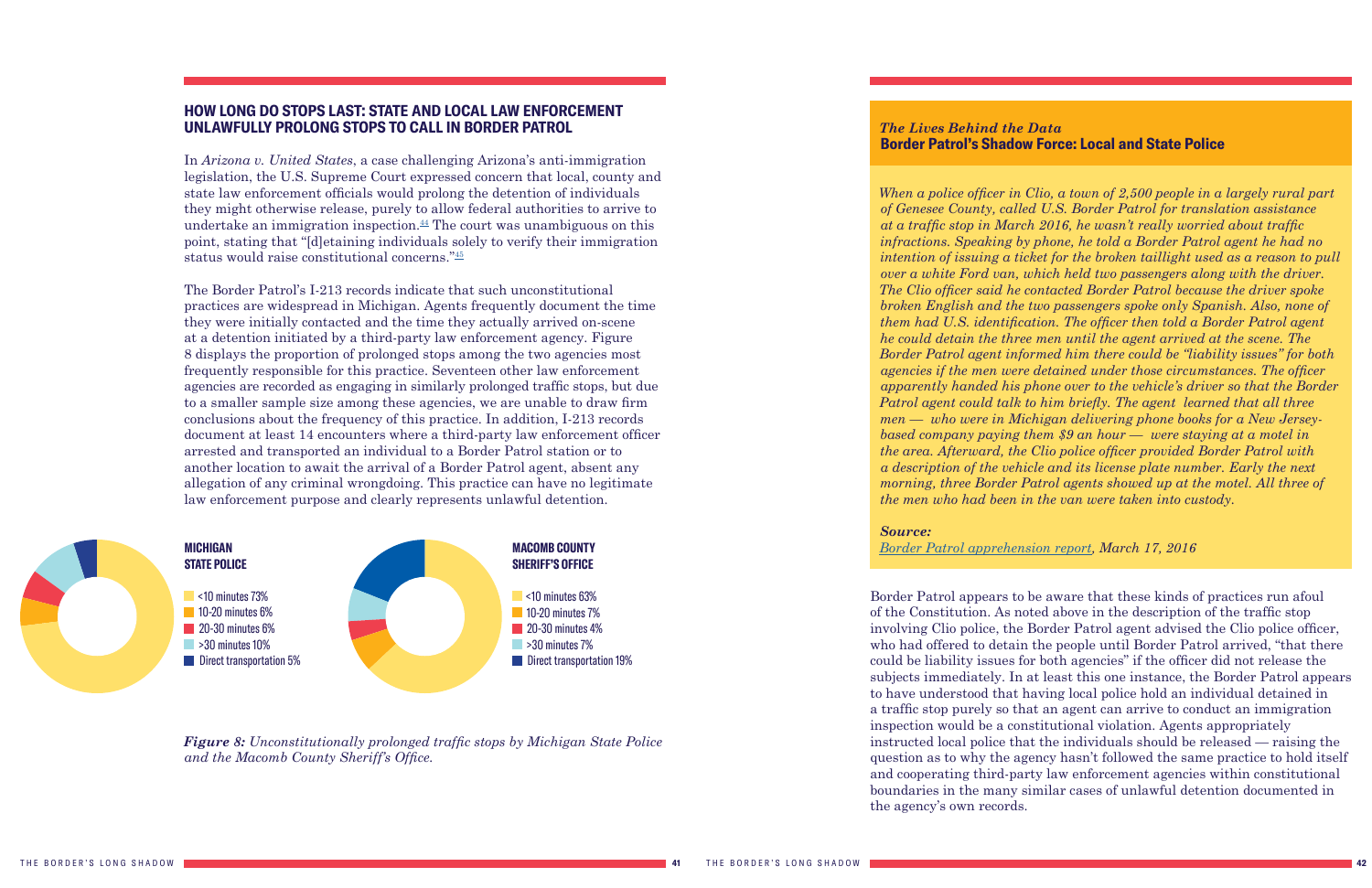#### <span id="page-22-0"></span>**WHEN HAS THIS HAPPENED AND HAS IT CHANGED OVER TIME: INCREASING ENFORCEMENT OVER TIME**

The records reveal that the number of apprehensions made in the Border Patrol's Detroit Sector continued to increase during the Trump administration, although this increase began in 2015 under the Obama presidency and the excessive practices documented in this report are not uniquely constrained to one administration or political party in office. In total, 7,086 of the apprehensions analyzed took place between Oct. 1, 2011, and Jan. 20, 2017, a period that begins before but contains the entire second term of the Obama administration. After January 20, 2017, when Trump became president of the United States, 6,153 apprehensions occurred.

As seen in Figure 9, there is a clear increase in the number of apprehensions made by Detroit Sector Border Patrol personnel during the first years of the Trump administration. However, this increase actually began in fiscal year 2015 and continued through Obama's final two years in office.





*and Trump administrations.*



*Figure 10: Proportion of Detroit Sector apprehensions initiated by Border Patrol and by other agencies during the Obama and Trump administrations.*

Figures 10 and 11 display a proportional breakdown of the method of arrest for each of the administrations. When comparing the two, the most striking shift is the increasing proportion of arrests the Border Patrol initiated directly under the Trump administration and an increase in the practice of targeting specific individuals based on a previous encounter with Border Patrol, a citizen complaint or some other law enforcement intelligence. We also see a modest but meaningful increase in arrests resulting from a transit check involving the boarding of airplanes, trains and buses, and an increase in arrests resulting from Border Patrol's participation in various interagency task forces.



*Figure 11: Proportion of Detroit Sector arrests of deportable noncitizens that are initiated directly by Border Patrol, by arrest method, during the Obama* 



Border Patrol 47% **Other Agency 53%** 



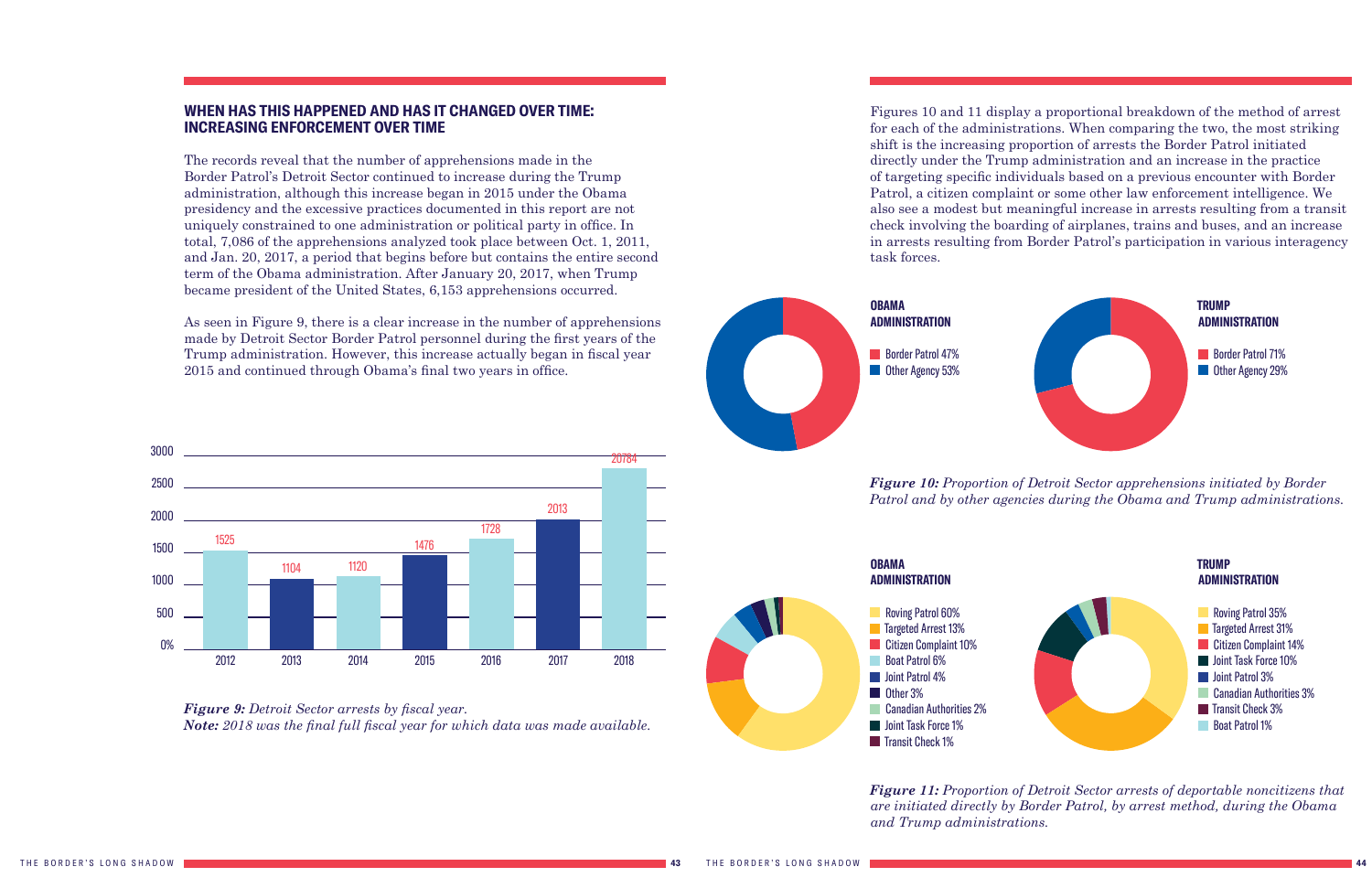<span id="page-23-1"></span>Several other differences between the Obama and Trump administrations are worth mentioning, including a decline in the pace and proportion of people arrested entering the United States without authorization from Canada — from 1.9% to only 0.6% of arrests (with 136 individuals falling under this category during the 5.28 years' worth of data under the Obama administration, and 39 people falling under this category during the 2.37 years under the Trump administration) — and a decline in the pace and proportion of people apprehended at entry or within 72 hours of entry to the United States, from 2.9% of those apprehended during the Obama years to only 0.6% during the Trump era (with an absolute numerical decline from 211 to 41 people). Also noteworthy is an increase in the proportion of noncitizens of Latin American origin who are arrested, from 81.9% under Obama to 86.9% under Trump.

One of the most significant changes to federal immigration enforcement policy implemented under Trump was an end to the use of prosecutorial discretion to release individuals who were previously considered to be a low priority for removal due to their strong ties to the United States. Less than a week after his inauguration in January 2017, Trump issued an executive order that essentially redefined the operational meaning of an enforcement "priority" to include any and all removable noncitizens. $46$  This shift is evident in the I-213 data field marked "Disposition," which documents the next administrative step pursued by DHS for each person arrested by Border Patrol.

| <b>Case Outcome</b>                           | <b>Obama</b> | <b>Trump</b> |
|-----------------------------------------------|--------------|--------------|
| Notice to Appear - No Bond                    | 37.7%        | 73.6%        |
| Notice to Appear - Bond                       | 11.9%        | $0\%$        |
| Immediate Removal                             | 24.2%        | 18.7%        |
| <b>Release Under Prosecutorial Discretion</b> | 26%          | 7.7%         |

*Table 6: Comparison of immediate case outcomes under the Obama and Trump administrations.*

The numbers are starker than the chart above suggests because the 7.7% of cases under the Trump administration that resulted in administrative release under prosecutorial discretion represent a holdover from the Obama administration — after March 2017, not a single person is recorded as being released in this manner. Meanwhile, I-213 records reveal at least five cases in 2017 in which Border Patrol agents specifically and purposefully tracked down an individual who had previously been arrested and then released under the Obama-era policy. The decision under the Trump administration to all but eliminate the use of prosecutorial discretion highlights a need to examine the implications of the patterns, practices and outcomes of enforcement documented above for Michigan families and communities.

### <span id="page-23-0"></span>**WHAT IS THE COST:**

#### **IMPLICATIONS FOR MICHIGAN FAMILIES AND COMMUNITIES**

We have already highlighted that one-third (33.4%) of people apprehended in the Border Patrol's Detroit Sector, which includes the entire state of Michigan, were U.S. citizens. Of the remaining 8,668 noncitizens arrested during this 7.75-year period, 12.8% were immediately found to be nondeportable — meaning they had a lawful status in the United States and they had neither been accused nor convicted of a deportable criminal offense.[47](#page-27-1) Thus, almost half (46%) of those apprehended by Border Patrol were either United States citizens or noncitizens who are lawfully present in the country. The high rate at which Border Patrol stops individuals who are not committing immigration violations, coupled with the fact that 85% of noncitizens arrested are of Latin American origin, strongly suggests racial profiling.

#### *The Lives Behind the Data*  **Border Patrol on the Hunt Across All of Michigan**

*No one would consider the city of Royal Oak a border town. However, because of its expansive interpretation of where its authority extends, U.S. Border Patrol considers the Oakland County city — like the entire state of Michigan — open territory for its agents to go "hunting," often with local or state police assistance. That was the case at about 8:30 p.m. on Aug. 24, 2016, when a Michigan State Police officer contacted Border Patrol for "identification assistance" at a traffic stop in Royal Oak. A 22-year-old native of El Salvador was a passenger in the front seat of a white Toyota that was pulled over for having a missing headlight. In fact, the man — who, as a passenger, wasn't suspected of any traffic infraction — had shown the police officer his identification, including a Salvadoran ID card with his name and photo. The man had been living in the United States for more than six years and had just married a U.S. citizen the previous month. He lived in Madison Heights, attended church regularly and worked as a chef (he proudly told the agent that he'd recently played a key role in creating a new menu for the restaurant that employed him). The driver of the Toyota, after being forced to wait for Border Patrol to arrive and deal with his friend, was eventually allowed to drive off after receiving a traffic ticket. His newlywed friend was taken away by Border Patrol.* 

### *Source:*

*[Border Patrol apprehension report](https://www.aclumich.org/sites/default/files/aug_24_2016_border_patrol_on_the_hunt_across_all_of_michigan.pdf), Aug. 24, 2016*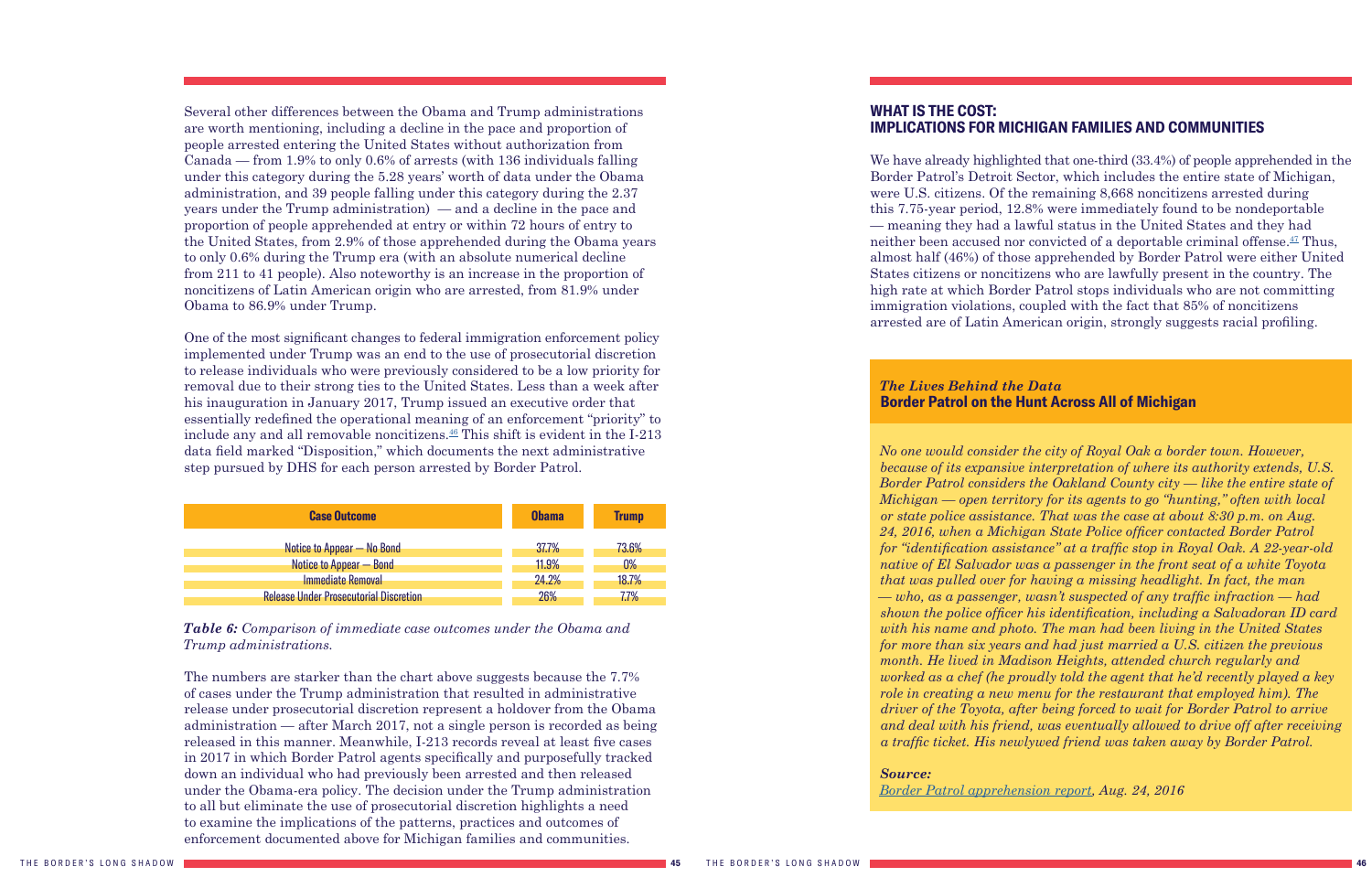## <span id="page-24-0"></span>**Conclusion**

The data is clear: Border Patrol, operating far from the border, has normalized racial profiling, promoted otherization and separated families. State and local police are deeply entangled in, and complicit with, these discriminatory practices. Fundamental reforms are needed. As initial steps, we must: (1) reduce excessive Border Patrol staffing and restrict Border Patrol's operations to reasonable geographic boundaries around the immediate border; (2) end state and local entanglement with immigration enforcement; (3) require both federal and local law enforcement agents to end discriminatory practices and mandate anti-bias protocols; (4) restore access to driver's licenses to undocumented people; and (5) promote transparency by requiring comprehensive written documentation, data collection practices and publication of this information. Michigan's communities deserve no less.

## <span id="page-24-1"></span>**Acknowledgements**

The report has been a project of the American Civil Liberties Union of Michigan. The primary authors are Monica Andrade-Fannon and Geoff Boyce, with support from Miriam Aukerman, Kimberly Buddin, Julio Cazares, Samuel Chambers, Dana Chicklas, Rana Elmir, Curt Guyette, Eman Hubbard, Dan Korobkin and Ann Mullen..

Our deepest thanks go to Mr. Arnulfo Gomez, who bravely came forward to share his experience and gave voice to the story this data tells.

The ACLU of Michigan would like to thank the many individuals who contributed to this report and whose tireless work made the report possible. It took almost five years of litigation to force Customs and Border Protection to release the documents underlying this report. The legal team that made this possible includes Samuel Damren, Dante Stella, Nina Gavrilovic, Heidi Naasko, Lauren Phillips and Corey Wheaton of Dykema Gossett PLLC, and Monica Andrade-Fannon, Miriam Aukerman, Juan Caballero, Elvira Hernandez, Andreea Matei, Jessica Zhang, Ashlei Anderson and Katie Bart of the ACLU of Michigan. We also wish to thank and acknowledge Elizabeth Oglesby, who helped to file the initial FOIA request and who served as a plaintiff in the ensuing litigation. Our colleagues throughout the ACLU family — too many to name here — supported both the litigation and the writing of this report. Mitra Ebadolahi and Emily Child from ACLU of San Diego, and the National ACLU's Immigrant Rights Project deserve special recognition for their strategic guidance and careful editing.

Reviewing the documents and compiling the data required a small army of tremendous volunteers. Our deepest gratitude to Sarah M. Hughes, Kiara Kamara, Lauren Martin, Leah Mongange, Libby Munoz, Martha Reyes, Meagan Dreher, Renee Griffin, Blake Rubenstein, Emily Jenks,

<span id="page-24-2"></span>Among those noncitizens identified as being deportable, one-third (33.1%) report having minor children who are U.S. citizens. This finding is not surprising, given the proportion of individuals arrested by the Border Patrol who are long-term residents and have established, significant community ties in the state of Michigan. It is also very likely an undercount, for two reasons. First, in more than 12% of cases the Border Patrol failed to record whether an arrested individual is a parent. Second, the Border Patrol records only the official nationality of a minor child — not whether that child is a resident of the state of Michigan. However, this figure does highlight the fact that one important consequence of the intensification of unrestrained Border Patrol activity — and of routine widespread cooperation between the Border Patrol and state, county and local law enforcement — is that of family separation, leading to thousands of young Michiganders growing up without one or both of their parents.

Research elsewhere has shown that detention, deportation and even just the cost of fighting a removal case in immigration court carries significant financial burdens for families and communities in the United States, resulting in average losses of more than \$24,000 as an outcome of disruptions to income and employment, the cost of an immigration bond, the cost of hiring an attorney and related expenses. $^{48}$  It is important to note that many of these losses accumulate regardless of whether individuals win their removal case and are allowed to remain in the United States, or whether they lose and are ultimately deported. We see an indication of these financial losses in Border Patrol I-213 records, reflected in the cost of immigration bond reported in these records averaging \$5,000, as well as in the 9.5% of Border Patrol arrests that resulted in the seizure of a personal vehicle after its driver was taken into federal custody. As a result of these patterns, families are saddled with significant financial losses, as well as with the loss of other material assets, causing additional hardships that must be absorbed by the U.S. citizens and communities left behind.

Finally, it is important to consider the kind of message broadcast to a community when local law enforcement agencies engage in widespread cooperation with Border Patrol, particularly when this cooperation so disproportionately targets Latin American communities. A host of research has found that these kinds of practices drive a wedge between local communities and law enforcement, rendering U.S. residents much more vulnerable to criminal abuse and predation, while eliminating tools and relationships with law enforcement that are important for public safety.[49](#page-27-1)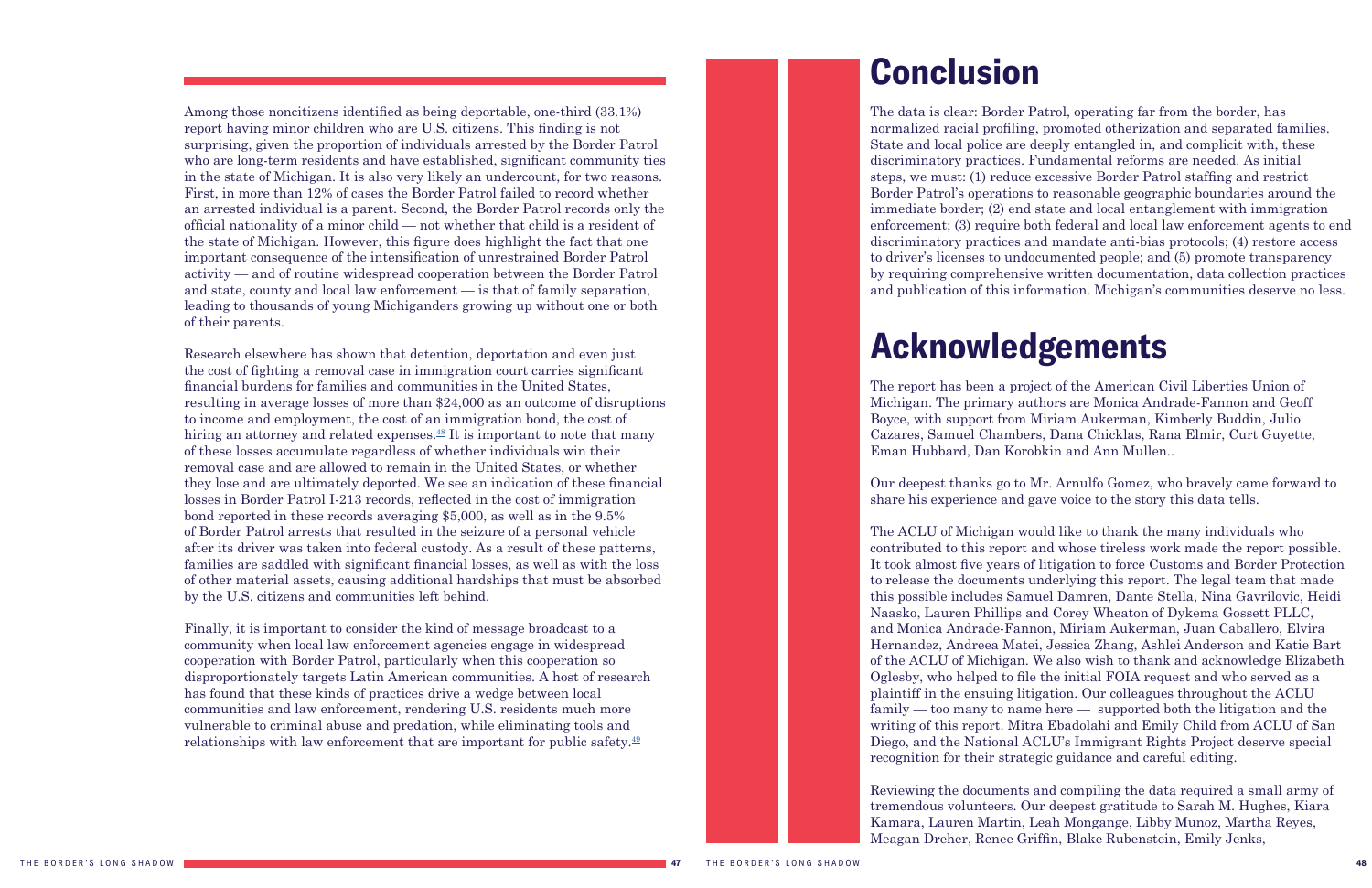Nara Gonczigsuren, Sharon (Sen Lin) John, Julio Cazares, Gabriella Dionise, Nicole Khamis, Stephen Pipkin and Brianna Wells, and to Jessica Ayoub for helping to recruit and manage our tremendous volunteers. Further, we thank Samuel N. Chambers for his work with digital cartography and spatial analysis, which offers readers valuable context to the data.

We are so grateful to the many others — including, but not limited to our community partners, including the Detroit Hispanic Development Corporation, Drive Michigan Forward, and Michigan United — whose untiring advocacy demonstrates that this work is a communal effort larger than any one individual or organization.

We also extend a huge thank-you to the Michigan Immigrants' Rights Center (MIRC), which joined us in filing the FOIA requests and provided strategic direction both in the litigation and in the writing of this report. The MIRC team includes Susan Reed, Ruby Robinson, Rebecca Cao, Andrea Dantus, Anne Canavati, Ava Morgenstern, Daniela Oliva, Erika Murcia, Marco Garcia, Oto Alvas da Silva, Mollison Espinosa-Thompson, Jonah Hahn, Jose Rosas, and Hector Rubio-Garcia.

Most important, we want to thank Michigan's immigrant communities and the many individual community members across Michigan who shared their experiences with us for the greater good. We have the deepest respect for the individuals and families who live the daily realities and endure the abuses that this report presents. Our work attempts to honor their humanity and dignity as they embody the spirit of equal justice under the law.

## <span id="page-25-0"></span>**Endnotes**

<span id="page-25-1"></span>[1](#page-2-1) Throughout this report we refer to both "apprehensions" and "arrests." These are two slightly different enforcement categories. As used in this report, an "arrest" is a detention that ultimately results in the Border Patrol assuming custody of an individual because they are suspected of some federal immigration or criminal violation. An "apprehension," on the other hand, is a broader category that describes an enforcement event that involves Border Patrol stopping and detaining an individual for a period of time. Such apprehensions may result in the person being placed into Border Patrol custody, but they can also result in that person simply being released. For example, when Border Patrol apprehends a U.S. citizen, that will not typically lead to arrest, but the Border Patrol records will show that the citizen was apprehended. In some cases, apprehensions can also result in a person being placed into local, county, or state custody, because this individual is suspected of some non-federal violation of the law. Given the above, every record of a Border Patrol "arrest" is also therefore a record of a Border Patrol "apprehension." However, not every "apprehension" is an "arrest." The need to distinguish between these two categories of enforcement is based on CBP's own internal record-keeping, and how information was organized in the categories of records released to the ACLU.

[2](#page-7-1) Daniel E. Martínez et al., Structural Violence and Migrant Deaths in Southern Arizona: Data from the Pima County Office of the Medical Examiner, 1990-2013, 2 J. on Migration & Human Sec., 257 (2014); Chambers, S.N., Boyce, G A., Launius, S., Dinsmore, A. 2019. [Mortality, Surveillance and](https://www.tandfonline.com/doi/full/10.1080/08865655.2019.1570861)  [the Tertiary "Funnel Effect" on the U.S.-Mexico Border: A Geospatial Modeling of the Geography of](https://www.tandfonline.com/doi/full/10.1080/08865655.2019.1570861)  [Deterrence](https://www.tandfonline.com/doi/full/10.1080/08865655.2019.1570861), J. Borderlands Stud. (forthcoming).

[3](#page-7-1) United States Border Patrol, [Border Patrol Nationwide Staffing by Fiscal Year](https://www.cbp.gov/sites/default/files/assets/documents/2020-Jan/U.S.%20Border%20Patrol%20Fiscal%20Year%20Staffing%20Statistics%20%28FY%201992%20-%20FY%202019%29_0.pdf), (last visited Feb. 18, 2021).

[4](#page-7-1) American Immigration Council, [The Cost of Immigration Enforcement and order Security](https://www.americanimmigrationcouncil.org/research/the-cost-of-immigration-enforcement-and-border-security) (Jan. 20, 2021).

[5](#page-7-1) Shaw Drake & Andrea Flores, [Border Patrol Violently Assaults Civil Rights and Liberties](https://www.aclu.org/news/immigrants-rights/border-patrol-violently-assaults-civil-rights-and-liberties/), ACLU (July 24, 2020).

[6](#page-7-1) U.S. Customs and Border Protection, [Executive Assistant Commissioners' Offices](https://www.cbp.gov/about/leadership-organization/executive-assistant-commissioners-offices), (Jan. 5, 2021).

[7](#page-7-1) 8 U.S.C. § 1357(a)(3).

[8](#page-7-1) See H.R. 386, 79th Cong. (1946).

[9](#page-7-1) See H.R. Rep. No. 79-186 (1945); S. Rep. No. 79-632 (1945).

[10](#page-7-1) 8 C.F.R. § 287.1(b) (2020). The Justice Department published regulations defining "reasonable distance" as 100 miles in the Federal Register in 1957. See Field Officers: Powers and Duties, 22 Fed. Reg. 9,808 (Dec. 6, 1957) (codified at 8 C.F.R. § 287.1).

[11](#page-7-1) See 8 C.F.R. § 287.1(a)(2) (2020) (defining "reasonable distance" as "within 100 air miles from any external boundary of the United States or any shorter distance which may be fixed by the chief patrol agent for CBP, or the special agent in charge of ICE.").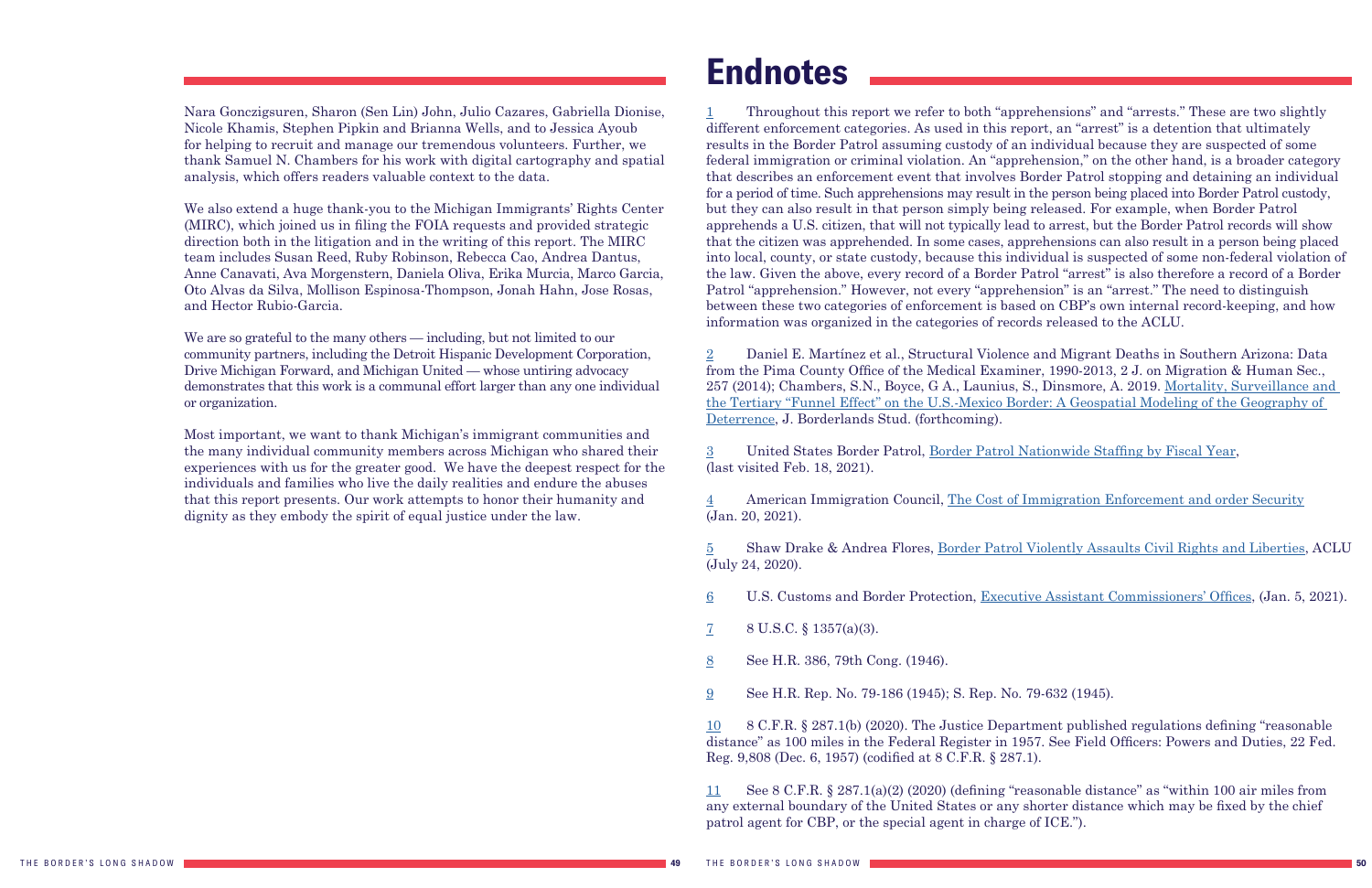<span id="page-26-0"></span>[12](#page-7-1) 8 C.F.R. §287.1(b) (2020).

[13](#page-7-1) [The Constitution in the 100-Mile Border Zone,](https://www.aclu.org/other/constitution-100-mile-border-zone) ACLU, (last visited Feb. 18, 2021).

[14](#page-7-1) Id.

[15](#page-7-1) In October 2013, the ACLU of Arizona filed a complaint on behalf of five Arizona residents, each of whom was detained by Border Patrol far from the border. [Letter from James Lyall, ACLU of Arizona](https://www.acluaz.org/sites/default/files/documents/ACLU%20AZ%20Complaint%20re%20CBP%20Roving%20Patrols%20Oct%209%202013.pdf)  [Staff Attorney](https://www.acluaz.org/sites/default/files/documents/ACLU%20AZ%20Complaint%20re%20CBP%20Roving%20Patrols%20Oct%209%202013.pdf),, to Dep't of Homeland Sec. Officials (Oct. 9, 2013). In September 2013, the ACLU of Washington settled a class action lawsuit challenging roving patrol practices on the Olympic Peninsula on behalf of several victims of racial profiling. See Sanchez v. U.S. Office of Border Patrol, No. 12-5378 BHS, 2012 WL 3715719 (W.D. Wash. Aug. 27, 2012). Case documents are available at [Sanchez v.](https://aclu-wa.org/cases/sanchez-v-homeland-security-0)  [Homeland Security](https://aclu-wa.org/cases/sanchez-v-homeland-security-0), ACLU (Sept. 24, 2013). Pursuant to that settlement, Border Patrol agreed to re-train agents on their obligations under the Fourth Amendment and to share stop data with the ACLU.

[16](#page-7-1) Families For Freedom & N.Y. Univ. Sch. of Law, [Uncovering USBP: Bonus Programs for United](https://familiesforfreedom.org/sites/default/files/resources/Uncovering%20USBP-FFF%20Report%202013.pdf)  [States Border Patrol Agents and the Arrest of Lawfully Present Individuals](https://familiesforfreedom.org/sites/default/files/resources/Uncovering%20USBP-FFF%20Report%202013.pdf) (Jan. 2013).

[17](#page-7-1) Id. at v.

[18](#page-7-1) See NYCLU et al., [Justice Derailed: What Raids on New York's Trains and Buses Reveal About](https://www.nyclu.org/sites/default/files/publications/NYCLU_justicederailedweb_0.pdf)  [Border Patrol's Interior Enforcement Practices](https://www.nyclu.org/sites/default/files/publications/NYCLU_justicederailedweb_0.pdf) (Nov. 2011).

[19](#page-7-1) Id.

 $27$  The time range covered by daily apprehension logs and I-213 records do not entirely line up, due to negotiations over document production that unfolded in the course of litigation.

[20](#page-8-1) Drake & Flores, supra note 6. Dana Liebelson, [A CBP Officer Shot a 21-year-Old American in the](https://www.huffpost.com/entry/cbp-shooting-unarmed-vehicles_n_5d24cd0ae4b0583e4828365f) [Head. Six Months Later, CBP Won't Say Why](https://www.huffpost.com/entry/cbp-shooting-unarmed-vehicles_n_5d24cd0ae4b0583e4828365f), HuffPost (Aug. 19. 2019, 5:45 AM).

[21](#page-8-1) Garrett M. Graff, [The Green Monster: How the Border Patrol Became America's Most Out-of-](https://www.politico.com/magazine/story/2014/10/border-patrol-the-green-monster-112220/)[Control Law Enforcement Agency](https://www.politico.com/magazine/story/2014/10/border-patrol-the-green-monster-112220/), Politico Mag., Nov.–Dec. 2014.

[22](#page-8-1) Id.

[23](#page-8-1) Id.

[24](#page-8-1) See *Michigan Immigrant Rights Center v. Dept. of Homeland Security*, Case No. 16-cv-14192 (E.D. Mich.).

[25](#page-8-1) The Federal Government's fiscal year begins October 1 and ends September 30.

<span id="page-26-1"></span>[26](#page-8-1) The way that immigration law operates is axiomatic—meaning that a person categorized as "inadmissible" is also subject to removal (deportation) from the United States. Inadmissibility can be established through a variety of factors. These can include entering the United States without authorization and having no valid legal claim to remain in the country (such as a petition for asylum); violating the terms of one's visa; or being convicted of any number of criminal charges that allow for the cancellation of one's lawful immigration status. Under most circumstances, the question of inadmissibility is ultimately determined by an immigration court— meaning that many I-213 records indicate the initiation of court proceedings, rather than deportation itself.

[28](#page-9-0) John Washington, [Bad Information: Border Patrol Arrest Reports are Full of Lies That Can](https://theintercept.com/2019/08/11/border-patrol-asylum-claim/)  [Sabotage Asylum Claims](https://theintercept.com/2019/08/11/border-patrol-asylum-claim/), The Intercept, (Aug. 11, 2019, 12:20 PM).

[29](#page-10-0) Rachel Maddux, [Over the Line: Border Patrol's Obscure, Omnipresent 100-Mile-Zone](https://www.vqronline.org/reporting-articles/2017/10/over-line), VQR, Fall 2017.

[30](#page-10-0) United States Border Patrol, [U.S. Border Patrol Nationwide Apprehensions by Citizenship and](https://www.cbp.gov/sites/default/files/assets/documents/2020-Jan/U.S.%20Border%20Patrol%20Nationwide%20Apprehensions%20by%20Citizenship%20and%20Sector%20%28FY2007%20-%20FY%202019%29_1.pdf)  [Sector](https://www.cbp.gov/sites/default/files/assets/documents/2020-Jan/U.S.%20Border%20Patrol%20Nationwide%20Apprehensions%20by%20Citizenship%20and%20Sector%20%28FY2007%20-%20FY%202019%29_1.pdf) (FY07-19), (last visited Feb. 20, 2021).

[31](#page-11-1) [Letter to National Archives and Records Administration on CBP Document Destruction Proposal](https://whistleblower.org/letter/letter-to-national-archives-and-records-administration-on-cbp-document-destruction-proposal/), Gov't Accountability Project (Sept. 30, 2020).

[32](#page-11-1) Guillermo Cantor & Walter Ewing, Am. Immigr. Council, [Still No Action Taken: Complaints](https://www.americanimmigrationcouncil.org/sites/default/files/research/still_no_action_taken_complaints_against_border_patrol_agents_continue_to_go_unanswered.pdf)  [Against Border Patrol Agents Continue to Go Unanswered](https://www.americanimmigrationcouncil.org/sites/default/files/research/still_no_action_taken_complaints_against_border_patrol_agents_continue_to_go_unanswered.pdf) (August 2017); see also Daniel E. Martinez, Guillermo Cantor & Walter Ewing, Am. Immigr. Council, [No Action Taken: Lack of CBP Accountability](https://www.americanimmigrationcouncil.org/sites/default/files/research/No%20Action%20Taken_Final.pdf)  [in Responding to Complaints of Abuse](https://www.americanimmigrationcouncil.org/sites/default/files/research/No%20Action%20Taken_Final.pdf) (May 2014).

[33](#page-11-1) A.C. Thompson, [Years Ago, the Border Patrol's Discipline Was Denounced as "Broken." It's Still](https://www.propublica.org/article/border-patrol-discipline-system-was-denounced-as-broken-still-not-fixed)  [Not Fixed,](https://www.propublica.org/article/border-patrol-discipline-system-was-denounced-as-broken-still-not-fixed) ProPublica (June 20, 2019, 5:28 PM).

[34](#page-12-2) [QuickFacts: Michigan,](https://www.census.gov/quickfacts/fact/table/MI#) U.S. Census Bureau (last visited Feb. 18, 2021).

[35](#page-12-2) A person's arrest "within 72 hours" of entry does not necessarily imply that this entry was clandestine or unlawful. The field of data "time in U.S." simply records the duration since a person most recently entered the United States, which may have taken place via lawful admission at an official port of entry— either at a border crossing with Canada, or at an international airport. Unlawful entry from Canada or Mexico (or elsewhere via an airplane or a maritime vessel) is tracked separately under a category of data labeled "status at entry."

[36](#page-14-1) Because CBP would not provide exact coordinates or precise information about the location of its enforcement action, distance here is measured based on a calculation of the geographic center of each municipality where an arrest transpired.